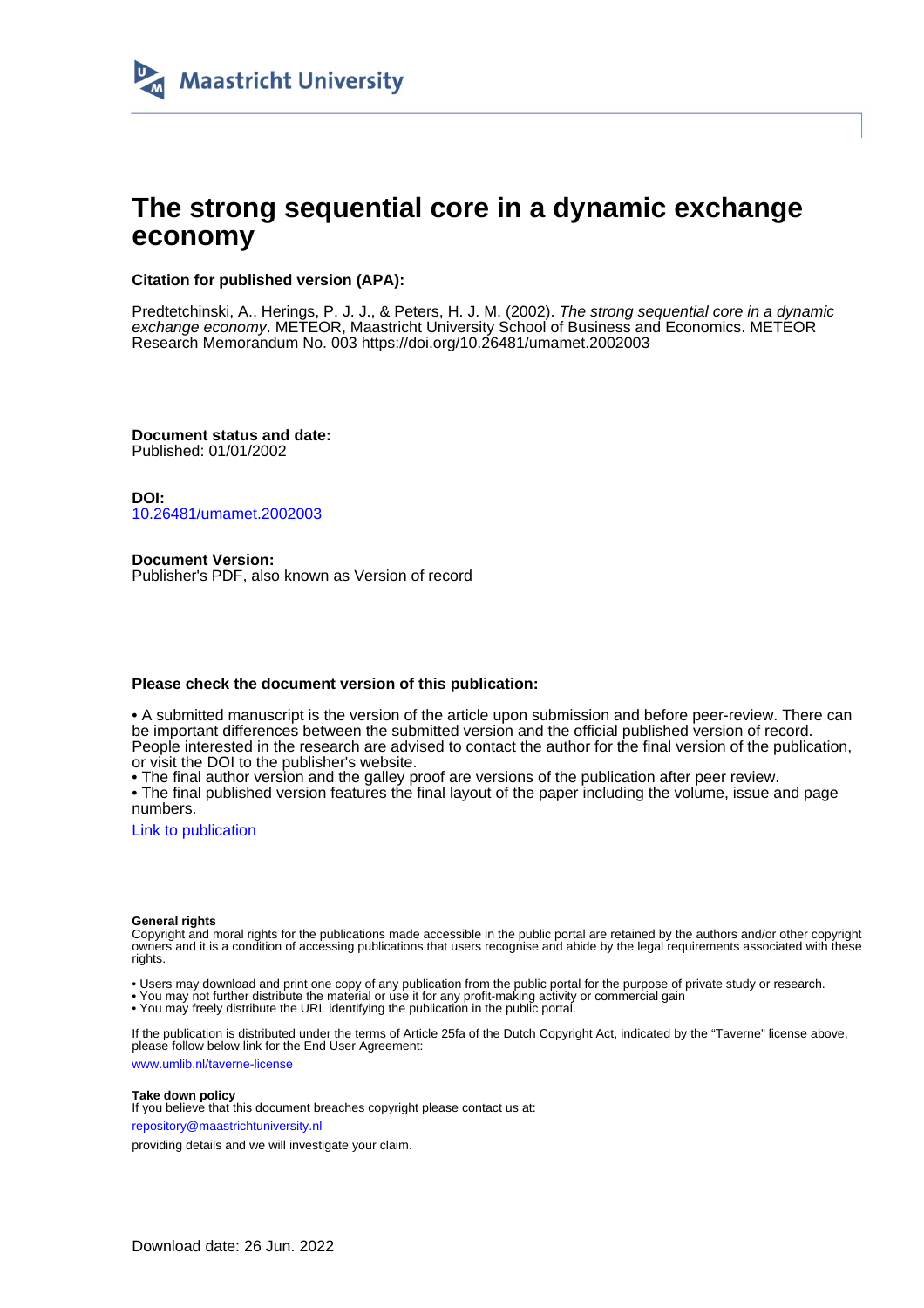# $\blacksquare$  The Strong Sequential Core in a Dynamic in a Dynamic in a Dynamic in a Dynamic in a Dynamic in a Dynamic in a Dynamic in a Dynamic in a Dynamic in a Dynamic in a Dynamic in a Dynamic in a Dynamic in a Dynamic in a  $E = E \cup E \cup E = E$   $E = E \cup E \cup E$

Arkadi Predtetchinski<sup>\*</sup> Jean-Jacques Herings<sup>\*</sup> Hans Peters<sup>†</sup>

January 8, 2002

#### Abstract

Dynamic exchange economies with uncertainty are considered in whichinformation is released over innite time. The strong sequential core of such an economy consists of those consumption processes where nocoalition of agents wishes to deviate at any moment for the rest of time.Comparable to the optimality principle in dynamic programming, necessary and sufficient conditions for non-emptiness of the strong sequential core in stationary economies are derived, based on non-emptinesspaper is an existence result for stationary economies based on the presence of a competitive equilibrium in an associated limit economy, $\alpha$  is a discount factor factor. Moreover, such a such a such a such a such a such a such a such a such a such a such a such a such a such a such a such a such a such a such a such a such a such a such a such a such a su are given under which the strong sequential core contains only times.  $\sim$ and history independent processes.

#### **Introduction**  $\mathbf 1$

One of the major difficulties in modeling cooperation in a dynamic environment is the potential abundance of opportunities for coalitions to deviate

Department of Economics, University ofMaastricht, P.O. Box 616, <sup>6200</sup> MD Maastricht, The Netherlands. E-mail: a.predtetchinsky@algec.unimaas.nl, p.herings@algec.unimaas.nl.

<sup>&</sup>lt;sup>†</sup>Department of Quantitative Economics, University of Maastricht, P.O. Box 616, 6200 MD Maastricht, The Netherlands. E-mail: h.peters@ke.unimaas.nl.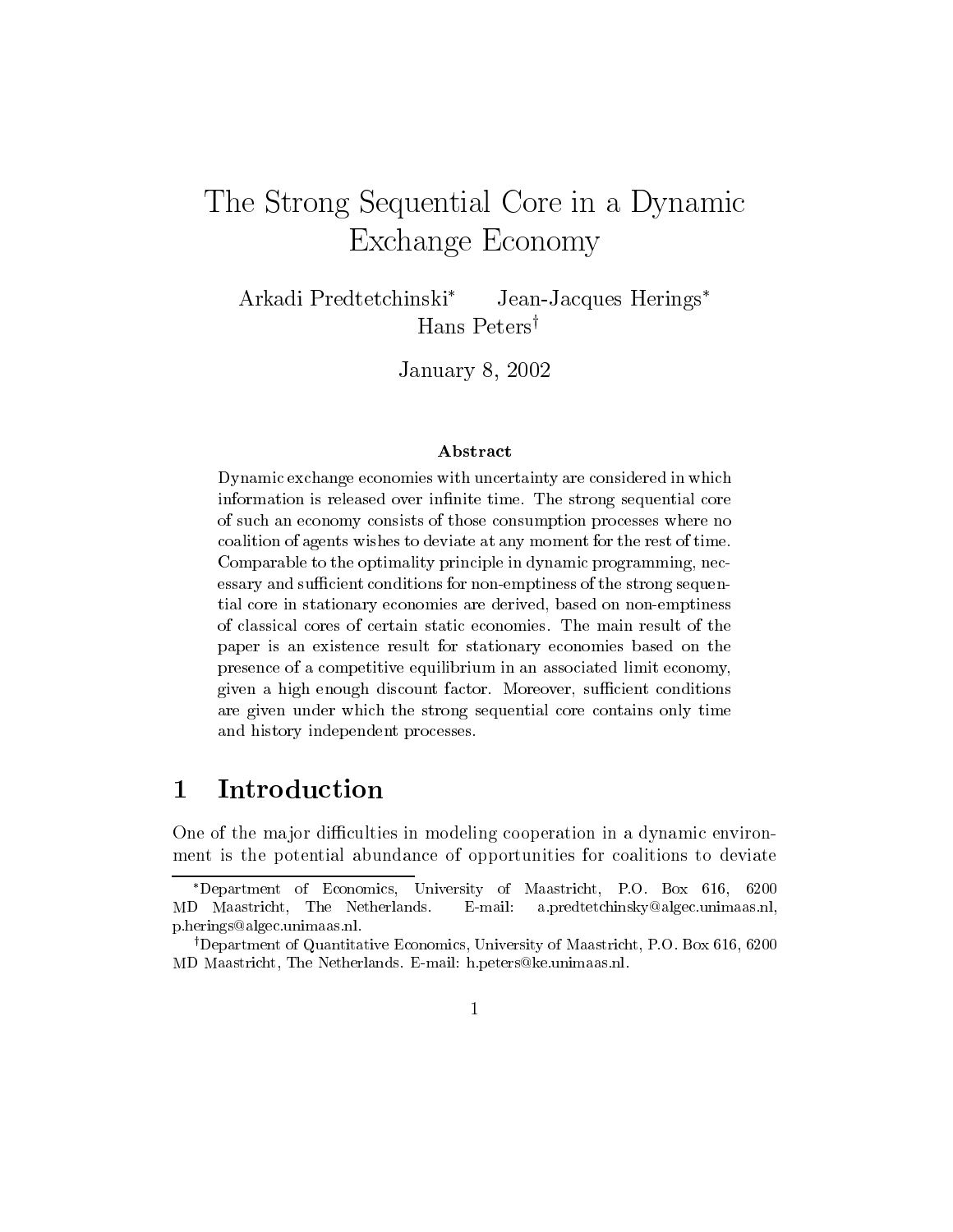from earlier agreements. As the initial positions of agents and coalitions and their preferences may change over time, a contract that was originally considered acceptable may no longer be so after some time. Thus, agents or coalitions may tend to break agreements reached earlier in the game. In the case of uncertainty, where information becomes available over time, this is even more likely to occur. What was perceived as an acceptable agreement when no information was available, may no longer be so after some information has been released.

In a dynamic economy the classical core concept as introduced in Aumann (1961) is still meaningful. A consumption bundle is an element of this core if no coalition can make its members better off by pooling their own resources and deviating at period zero for the rest of the time. The classical core, however, ignores incentives for coalitional improvement that may arise in subsequent periods. The classical core is essentially a static concept, for it does not depend on the time structure or on the process of the release of information.

These considerations motivate the search for a core concept that offers a more appropriate view on cooperation taking place in a dynamic, rather than a static environment. To the best of our knowledge, the concept of the so-called sequential core was first proposed in Gale (1978) in a model of a monetary economy. Other core concepts that take into account the dynamic structure of the environment have been proposed in Repullo (1988), Koutsougeras (1998), and Filar and Petrosjan (2000). Kranich et al. (2001) distinguish between a strong and a weak version of the sequential core. They study both concepts in a deterministic setting where agents face a finite sequence of transferable utility games. In Predtetchinski et al. (2001) the notion of the strong sequential core is applied to an economy with two periods and uncertainty where agents are given a possibility to exchange assets in the first period.

Despite the differences in the models, the three mentioned papers share a common approach to the definition of the strong sequential core. The dynamic nature of the economy or game allows for a number of sub-economies (or sub-games) to be identied. The consumption bundle (or vector of payo streams) is then said to be a strong sequential core-element if it belongs to the classical core of each of the sub-economies (sub-games) of the original dynamic economy (game). Hence, at no particular moment of time can a coalition improve by deviating for the rest of the time.

In general, it turns out to be too much to hope for non-emptiness of the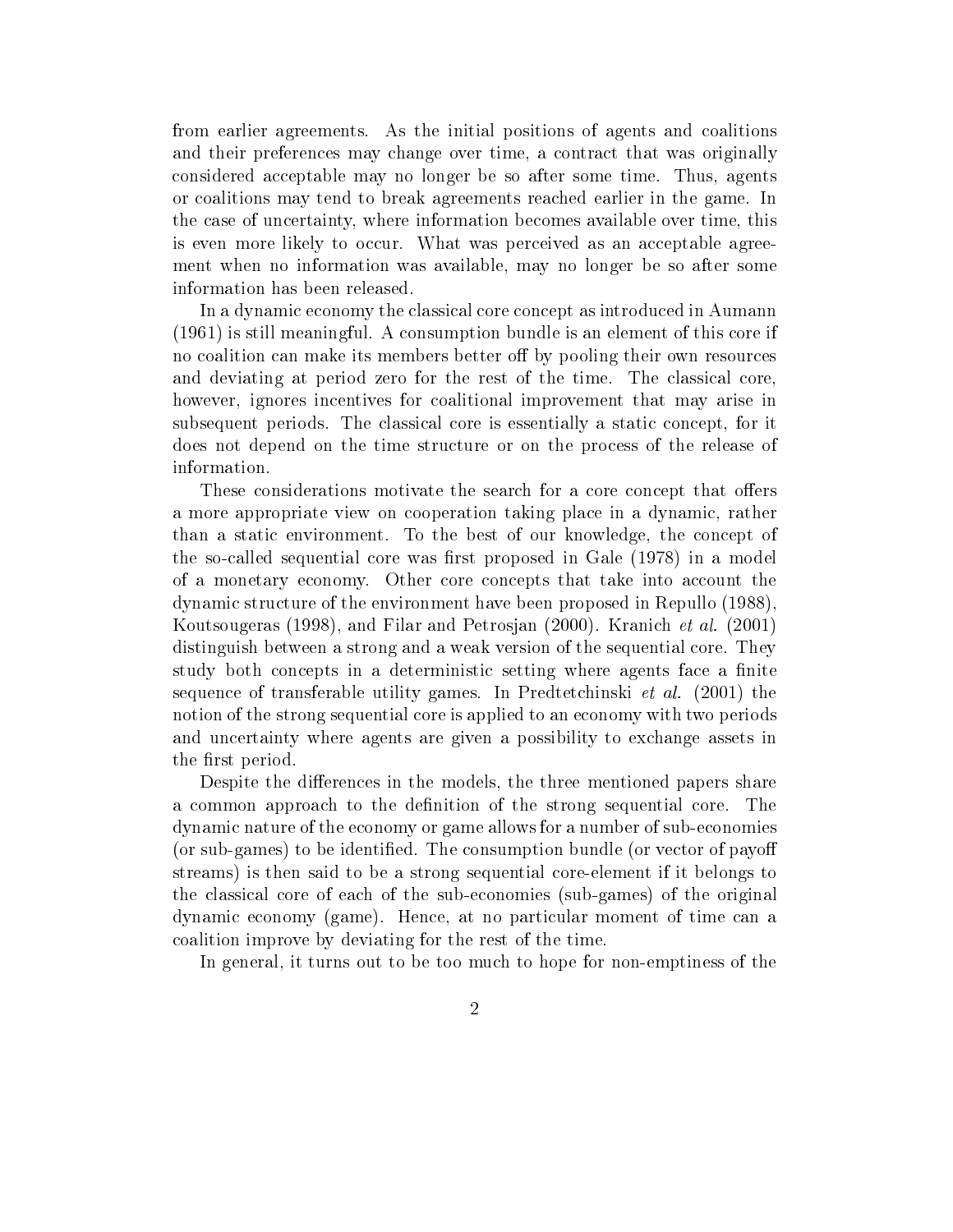strong sequential core. In Predtetchinski et al. (2001) the strong sequential core is defined in such a way that, as a set, it is weakly increasing in the number of assets. In this sense, the presence of assets can potentially lead to non-emptiness of the strong sequential core. Nevertheless, a number of negative results is established even in this context. Generic emptiness is shown in the setting of a finance economy, and an example of emptiness is presented even for asset structures satisfying a very strong condition of completeness. The general conclusion is that, unless a complete set of state-contingent contracts is available for trade, non-emptiness of the strong sequential core cannot be guaranteed.

These negative results provide a motivation to augment the basic model in a different direction, namely to consider a dynamic exchange economy with infinite time horizon. A dynamic exchange economy is an economy with uncertainty where information is revealed gradually over infinite time. The process of the release of information is described by a sequence of partitions that gives rise to a so-called event tree. At each node of this event tree the utility functions and initial endowments are specified. Basically, we will restrict attention to stationary economies. A dynamic exchange economy is called stationary if the utility functions and the initial endowments do not depend on time or history but only on the current state, of which there are assumed finitely many. For stationary dynamic exchange economies the question of non-emptiness is solved in the sense that the strong sequential core is shown to exist whenever the discount factor that agents apply to future utility streams is sufficiently close to one.

In more detail, the content of the paper is as follows. In Section 2 we give the definitions of the dynamic exchange economy, the classical core and the strong sequential core. We will, however, not study the dynamic exchange economy in full generality but, in Section 3, introduce the subclass of stationary dynamic exchange economies. In these economies there is a finite number of so called current states that correspond one-to-one to given exchange economies. A transition matrix gives the probabilities of reaching each state from another one, and this then defines the event tree. We show that the strong sequential core of this stationary dynamic exchange economy is non-empty if and only if in each state the static economy comprising, roughly, the discounted expected value of all future utility streams has a nonempty core. This result should be seen as a characterization of the strong sequential core closely related to the idea of a value function in dynamic programming. In Section 4 an existence result for the strong sequential core in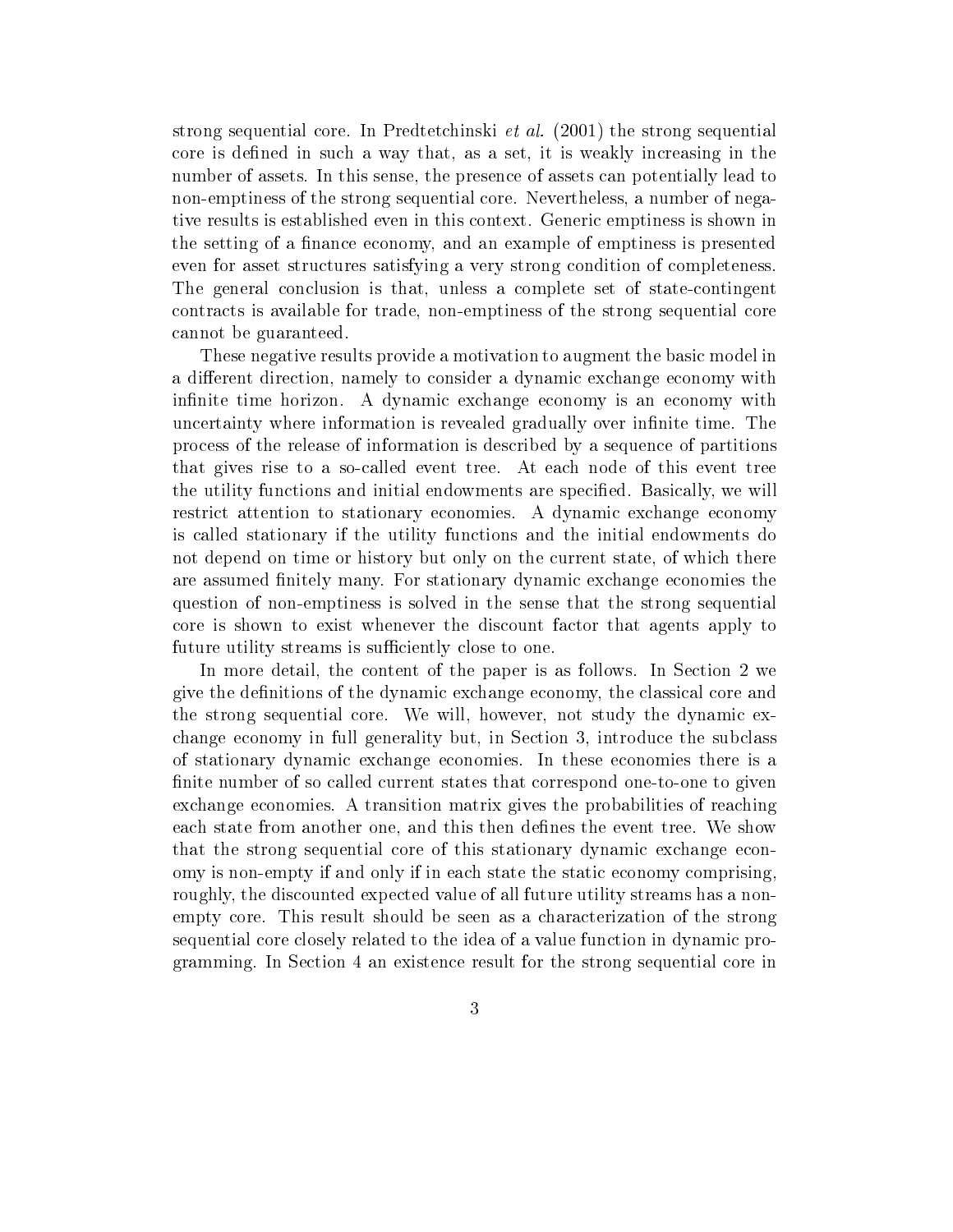a stationary dynamic exchange economy is provided. More precisely, this result says that a competitive equilibrium allocation of a specific limit economy is in the strong sequential core whenever the discount factor on future utility streams is sufficiently close to one. Section 5 concludes. The mathematical proofs are collected in an appendix.

## 2 Dynamic Exchange Economies

A dynamic exchange economy is an exchange economy with uncertainty, where information is revealed gradually over time. The process of the release of information is modeled by an event tree. At all nodes of the event tree, the consumption sets, elementary utility functions, and initial endowments are specied.

Time and uncertainty. Let  $T$  be a finite or countable set of time periods and let be a sample space. The sample space is interpreted to be the list of all possible paths that the economy can follow over time. We use the notation  $\Omega \subseteq \Omega$  for an event, and  $\omega \in \Omega$  for a typical path.

The process of the release of information is described by a sequence of partitions  $\{\mathbb{F}_t\}_{t\in\mathbf{T}}$  of the sample space. The number of subsets in  $\mathbb{F}_t$  is finite and the partition  $\alpha$  is the partition function  $\mu=1$  , i.e. for every every event  $\alpha=1$  , where is and there is an event  $\Omega \in \mathbb{F}_{t-1}$  such that  $\Omega \subseteq \Omega$ . At time zero there is no information, so that  $\mathbf{r} = \mathbf{0}$  and  $\mathbf{r} = \mathbf{0}$  and  $\mathbf{r} = \mathbf{0}$ 

A pair  $\xi = (t, \Omega)$  with  $t \in \mathbf{T}$  and  $\Omega \in \mathbb{F}_t$  is called a node;  $t(\xi) = t$  is the date of node  $\xi$ . The set  $\mathbb D$  consisting of all nodes is called the event tree induced by the sequence of partitions  $\{\mathbb{F}_t\}_{t\in\mathbf{T}}$ :

$$
\mathbb{D} = \{ (t, \Omega) : t \in \mathbf{T}, \Omega \in \mathbb{F}_t \}.
$$

The subtree starting at node  $\xi = (t, \Omega) \in \mathbb{D}$  is the set

 $\mathbb{D}(\xi) = \{(t', \Omega') \in \mathbb{D}: t' \geq t, \Omega' \subseteq \Omega\}.$ 

Any function  $\mathcal X$  defined on a tree or a subtree will be referred to as a *process*; we write  $\mathcal{X}: \xi \mapsto \mathcal{X}_{\xi}$ . A restriction of the process  $\mathcal{X}$  defined on  $\mathbb{D}$  to a subtree  $\mathbb{D}(\xi)$  is denoted by  $\mathcal{X}_{\mathbb{D}(\xi)}$ .

We assume that there is a system of conditional probabilities  $\rho(\eta|\xi)$ , interpreted as the probability of reaching node  $\eta$  given that we are in node  $\xi$ . In particular,  $\rho(\xi)$  denotes the probability of reaching node  $\xi \in \mathbb{D}$ , and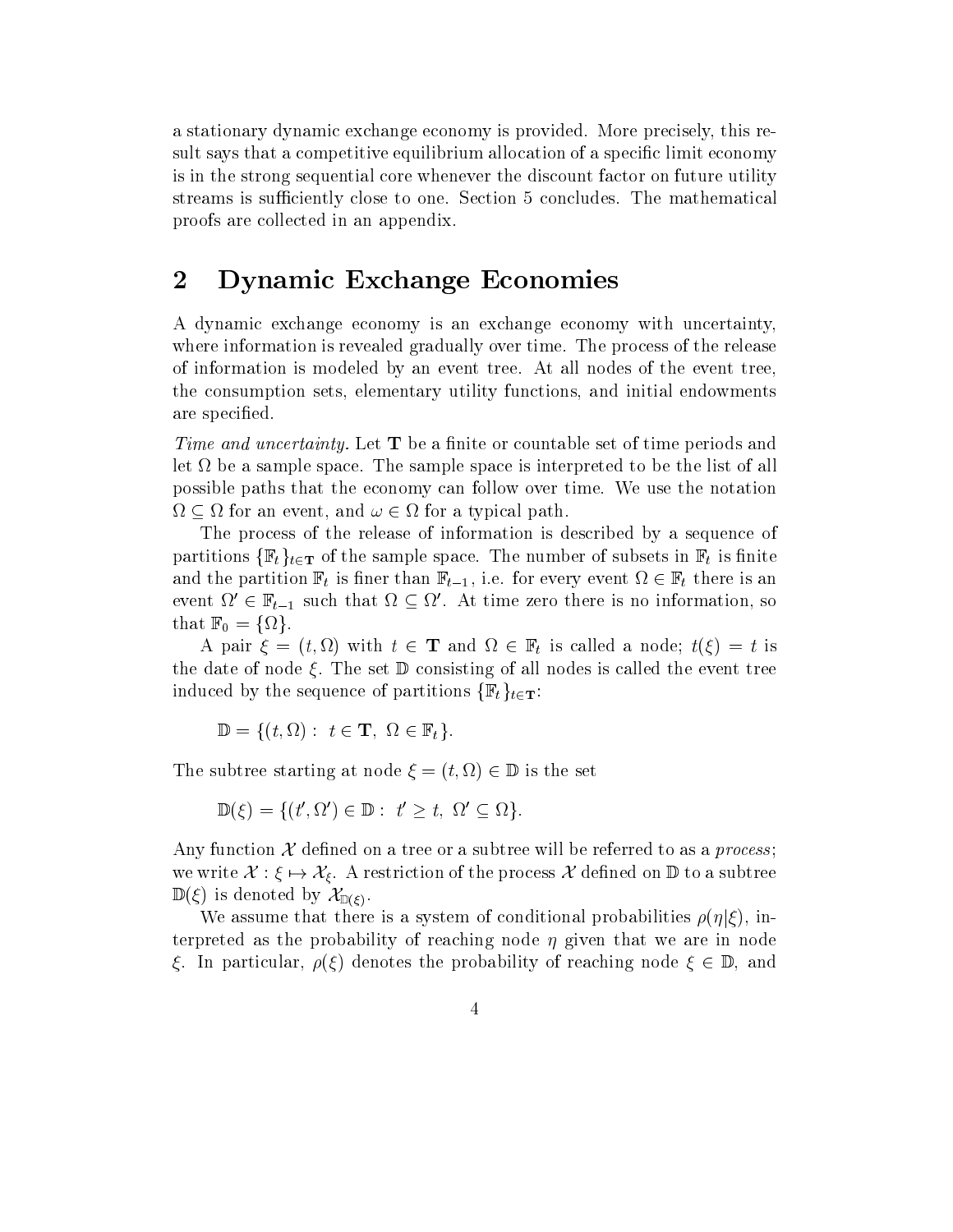$\sum_{\xi: t(\xi)=t} \rho(\xi) = 1$  for all  $t \in \mathbf{T}$ . Note that  $\rho(\eta|\xi)$  is defined even when  $\rho(\xi) = 0.$ 

 $Endowments, consumption sets, and utility functions. Let N be a finite set$ of agents. There are L commodities at each node of the event tree. Agent  $i \in N$  has a consumption set  $X_{\varepsilon}^i \subseteq \mathbb{R}^L$ , and a Bernoulli (elementary, or instantaneous) utility function  $u_{\xi}^i : X_{\xi}^i \to \mathbb{R}$  at every node  $\xi \in \mathbb{D}$ . The commodity space  $\bigcup$  is the space of all bounded processes  $\Lambda : \mathbb{D} \to \mathbb{R}^+$ . The consumption set  $X^i \subseteq C$  of agent i contains all bounded processes  $\mathcal{X}^i$  on  $\mathbb{D}$ with values  $\mathcal{X}_{\xi}^i \in X_{\xi}^i$ . Agent  $i \in N$  owns the endowment process  $e^i \in \mathbf{X}^i$ .  $\sim$  . The contract of the contract of the contract of the contract of the contract of the contract of the contract of the contract of the contract of the contract of the contract of the contract of the contract of the co

We assume that agent i's preference ordering over  $X^i$  is represented by the expected utility discounted to the initial node:

$$
\mathcal{V}^i(\mathcal{X}^i)=\sum_{\xi\in\mathbb{D}}\rho(\xi)\,\delta^{t(\xi)}\,u^i_\xi(\mathcal{X}^i_\xi),\ \ \mathcal{X}^i\in\mathbf{X}^i,
$$

where  $0 < \delta < 1$  is a given common discount factor. Note that this sum is finite because  $X^i$  contains only bounded processes.

This concludes the description of a dynamic exchange economy E.

Sub-economies. Let  $\mathbf{E}_{\mathbb{D}(\xi)}$  denote the sub-economy of the economy E starting at node  $\xi \in \mathbb{D}$ . The consumption set  $\mathbf{X}^i_{\mathbb{D}(\xi)}$  of agent i in this sub-economy is the set of all bounded processes  $\mathcal{X}^i$  on  $\mathbb{D}(\xi)$  with values  $\mathcal{X}^i_\xi\in X^i_\xi.$  We assume that the preference ordering over  $\mathbf{A}_{\mathbb{D}\left(\mathcal{E}\right)}$  can be represented by the discounted expected utility conditional on node  $\check{\xi}$ :

$$
\mathcal{V}_{\mathbb{D}(\xi)}^{i}(\mathcal{X}^{i}) = \sum_{\xi' \in \mathbb{D}(\xi)} \rho(\xi'|\xi) \, \delta^{t(\xi') - t(\xi)} \, u_{\xi'}^{i}(\mathcal{X}_{\xi'}^{i}), \quad \mathcal{X}^{i} \in \mathbf{X}_{\mathbb{D}(\xi)}^{i}.
$$

We continue with the definitions of the classical core for the sub-economy  $\mathbf{E}_{\mathbb{D}(\varepsilon)}$  and of the strong sequential core for the economy **E**. Essentially, the former definition requires that no coalition be able to make its members better off by deviating at node  $\xi$  for the rest of the time. The latter definition requires that no coalition be able to improve by deviating at any of the nodes of the event tree. In this way, the strong sequential core takes away the incentives for coalitions to first agree to a proposed allocation but break the agreement later on.

**Definition 1** Process  $\mathcal{X} \in \prod_{i \in N} \mathbf{X}_{\mathbb{D}(i)}^i$  belongs to the *classical core* of the sub-economy  $\mathbf{E}_{\mathbb{D}(\xi)}$ , denoted  $C(\mathbf{E}_{\mathbb{D}(\xi)})$ , if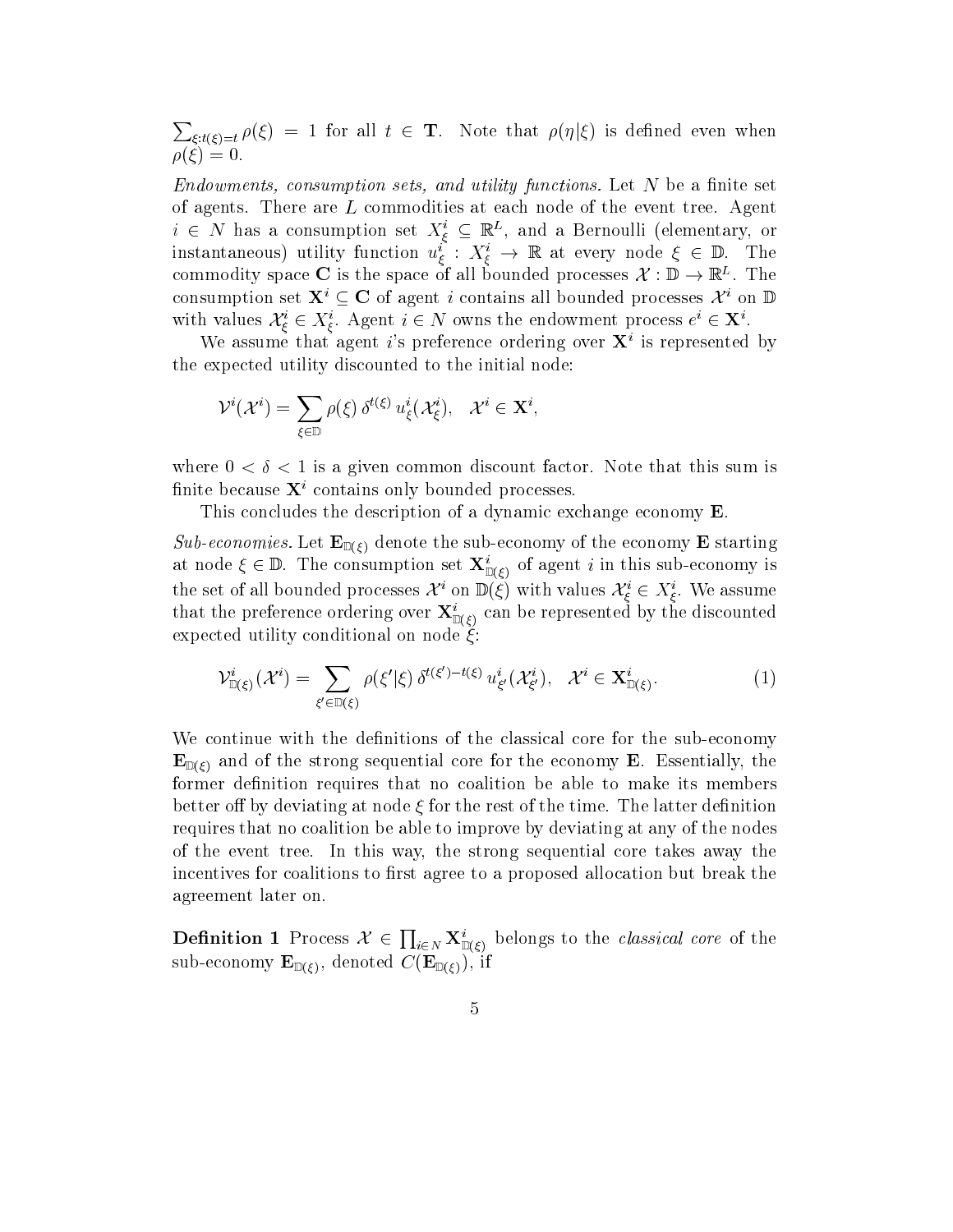- 1.  $\sum_{i\in N} \mathcal{X}_{\xi}^i = \sum_{i\in N} e_{\xi}^i$  for all  $\xi' \in \mathbb{D}(\xi)$ ,
- 2. there exist no coalition  $Q \subseteq N$  and no process  $\mathcal{Y} \in \prod_{i \in Q} \mathbf{X}_{\mathbb{D}(\mathcal{E})}^i$  such that  $\sum_{i\in Q} {\mathcal{Y}}_{\xi'}^i = \sum_{i\in Q} e_{\xi'}^i$  for all  $\xi' \in \mathbb{D}(\xi)$  and  $\mathcal{Y}_{\mathbb{D}(\xi)}^i({\mathcal{Y}}^i) > \mathcal{Y}_{\mathbb{D}(\xi)}^i({\mathcal{X}}^i)$ for all  $i \in Q$ .

**Definition 2** Process  $\mathcal{X} \in \prod_{i \in N} \mathbf{X}^i$  belongs to the *strong sequential core* of the dynamic exchange economy **E**, denoted  $SSC(\mathbf{E})$ , if  $\mathcal{X}_{\mathbb{D}(\xi)} \in C(\mathbf{E}_{\mathbb{D}(\xi)})$  for all  $\xi \in \mathbb{D}$ .

## 3 Stationary Dynamic Exchange Economies

In the rest of this paper attention is restricted to stationary dynamic economies.

#### 3.1Definition of a Stationary Dynamic Economy

In order to define a stationary dynamic exchange economy the following objects are needed:

a set  $S = \{0, 1, \ldots, S\}$  of states;

probabilities  $\pi(\sigma|s)$  of transition from state  $s \in S$  to state  $\sigma \in S$ ;

consumption sets  $X_s^i \subset \mathbb{R}^L$ , Bernoulli utility functions  $u_s^i: X_s^i \to \mathbb{R}$ and initial endowments  $e_s^i \in \mathbb{R}^L$  for all  $i \in N$ ,  $s \in S$ .

Below we will refer to the following assumption.

### Assumption  $\mathcal{A}$ :

- (1)  $\pi$  is an irreducible matrix;
- (2) the consumption sets  $X_s^i$  are convex, closed and bounded from below for all  $s \in \mathbf{S}$ ,  $i \in N$ ;
- (3) the utility functions  $u_s^i$  are continuous and concave for all  $s \in \mathbf{S}$ ,  $i \in N$ ;
- (4)  $e_s^i \in X_s^i$  for all  $s \in \mathbf{S}, i \in N$ .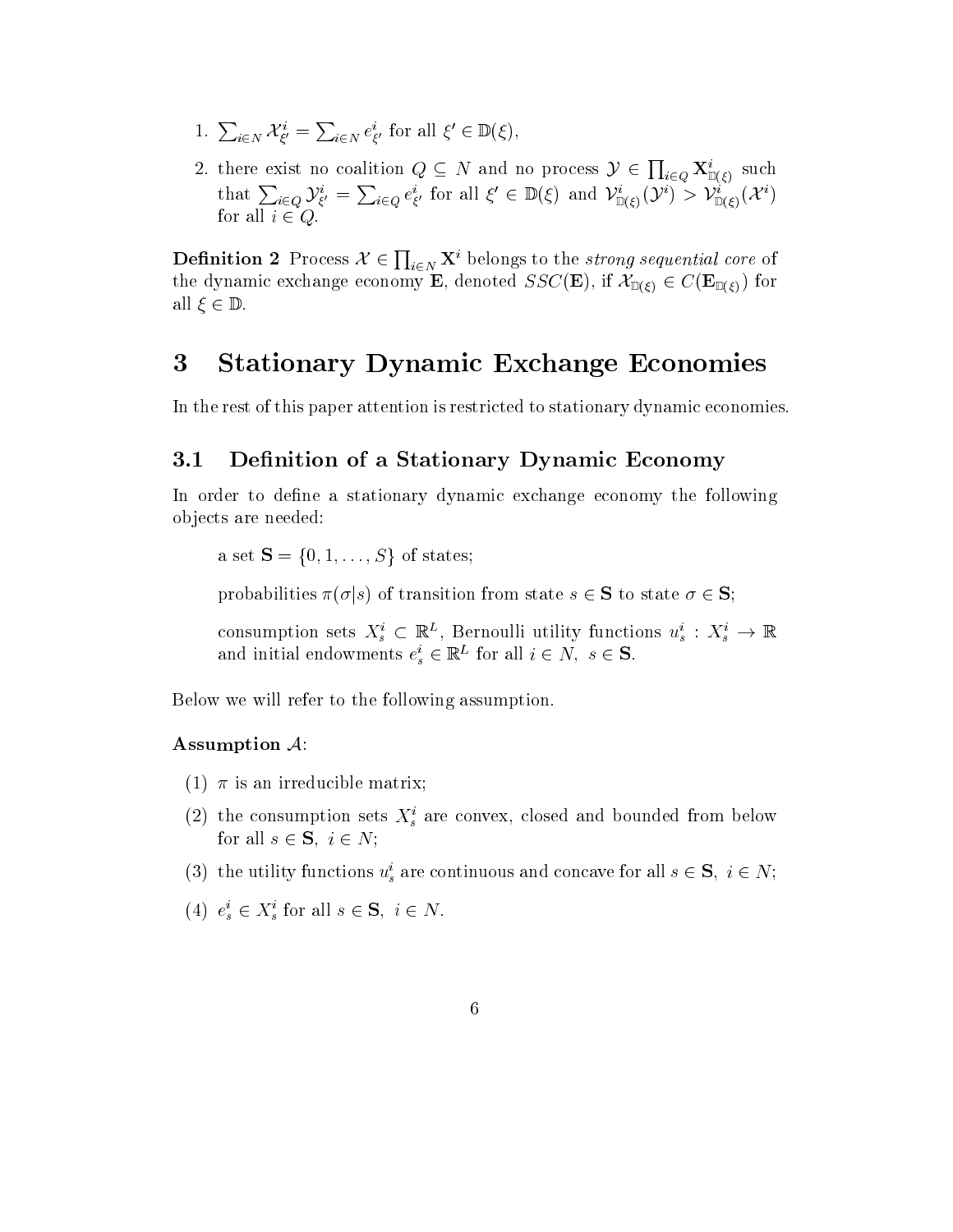The stationary economy has an infinite horizon: the set of time periods is  $\blacksquare$   $\blacksquare$   $\blacksquare$   $\blacksquare$   $\blacksquare$   $\blacksquare$   $\blacksquare$   $\blacksquare$   $\blacksquare$   $\blacksquare$   $\blacksquare$   $\blacksquare$   $\blacksquare$   $\blacksquare$   $\blacksquare$   $\blacksquare$   $\blacksquare$   $\blacksquare$   $\blacksquare$   $\blacksquare$   $\blacksquare$   $\blacksquare$   $\blacksquare$   $\blacksquare$   $\blacksquare$   $\blacksquare$   $\blacksquare$   $\blacksquare$   $\blacksquare$   $\blacksquare$   $\blacksquare$   $\blacks$ can follow over time, with the convention that only state zero can realize in period zero. Formally,

$$
\Omega = \{\omega : \mathbf{T} \to \mathbf{S} : \ \omega_0 = 0\},\
$$

where we write  $\omega_t$  instead of  $\omega(t)$ . A typical element  $\Omega$  of the partition  $\mathbb{F}_t$  comprises all paths in  $\Omega$  that have a common history up to date  $t + 1$ .  $\tau$  if the formally,  $\tau$  if and only if  $\tau$  if and only if the written as a can be written as a contract of  $\tau$ 

$$
\Omega = \{\omega_0\} \times \{\omega_1\} \times \cdots \times \{\omega_t\} \times \mathbf{S} \times \mathbf{S} \times \mathbf{S} \cdots,
$$
\n(2)

with  $(\omega_0,\ldots,\omega_t)$  being a common history preceding date  $t+1$  of all the paths contained in  $\Omega$ . A node  $\xi = (t, \Omega)$ , with  $t \in \mathbf{T}, \Omega \in \mathbb{F}_t$  may be identified with the collection  $(t; \omega_0,..., \omega_t)$ . The state  $\omega_t \in \mathbf{S}$  is referred to as the *current* state at node  $\xi$ . It follows from the definitions already given that zero is the current state at the initial node. The operator  $s(\cdot): \mathbb{D} \to \mathbf{S}$  assigns a current state  $s(\xi)$  to any node  $\xi$  in the event tree.

For the case  $S = \{0, 1\}$ , the event tree is partially reproduced in Figure 1. Numbers in bold type indicate the current states.

Let  $\Omega \in \mathbb{F}_t$  and  $\Omega' \in \mathbb{F}_{t'}$  be events with  $t < t'$ ,  $\Omega \supseteq \Omega'$ . The probability of  $\Omega'$  conditional on  $\Omega$  (the probability that the node  $(t', \Omega')$  will be reached conditional on the fact that the node  $(t,\Omega)$  has been reached) is equal to  $\prod_{\tau=t}^{t-1} \pi(\omega_{\tau+1}|\omega_{\tau}),$  for any  $\omega \in \Omega'.$ 

Finally, the consumption sets, Bernoulli utility functions, and endowments for agent i at node  $\xi$  are defined by

:

$$
X^i_{\xi}=X^i_{s(\xi)},\,\,u^i_{\xi}=u^i_{s(\xi)},\ \ e^i_{\xi}=e^i_{s(\xi)}.
$$

**Definition 5** A process  $\lambda$  with values in  $\mathbb{R}^m$  is time and history independent if there exists a function  $x : \mathbf{S} \to \mathbb{R}^m$  such that  $\mathcal{X}_{\xi} = x_{s(\xi)}$  for all  $\xi \in \mathbb{D}$ ; we write  $\mathcal{X} = \{x\}.$ <br>The endowment process is an example of a time and history independent

process.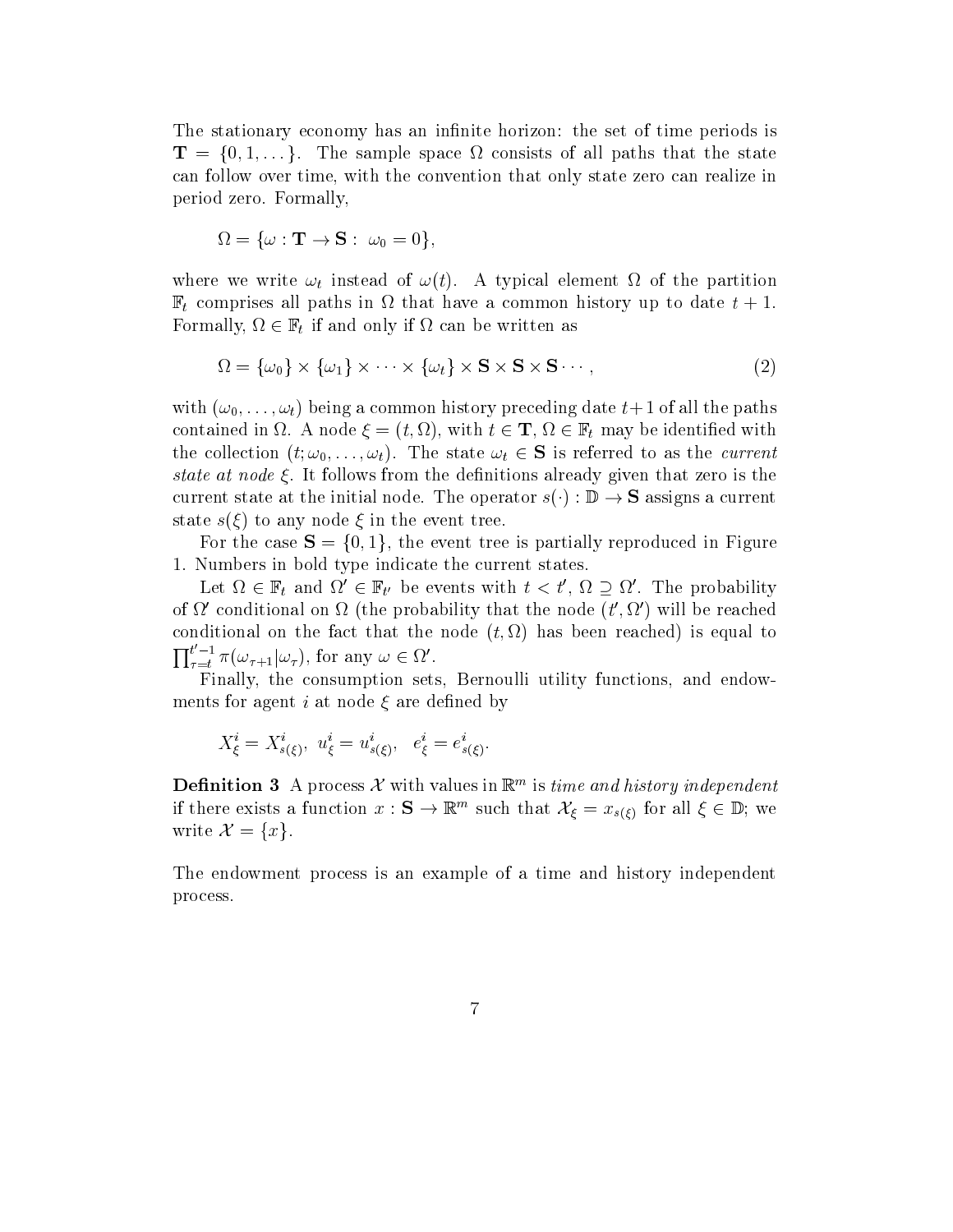

Figure 1: Event tree of a stationary economy with  $S = \{0, 1\}$ .

#### 3.2 Characterization of the Strong Sequential Core for Stationary Economies

This subsection has two objectives: (1) to provide a tractable criterion for a given time and history independent process to be an element of the strong sequential core of a stationary economy;  $(2)$  to give sufficient conditions for the strong sequential core of a stationary economy to contain only time and history independent processes.

Consider a time and history independent process  $\mathcal{X}^i = \{x^i\}$  with values  $x_s^i \in X_s^i$ . The instantaneous utility of  $\mathcal{X}^i$  at the node  $\eta$  can be written as the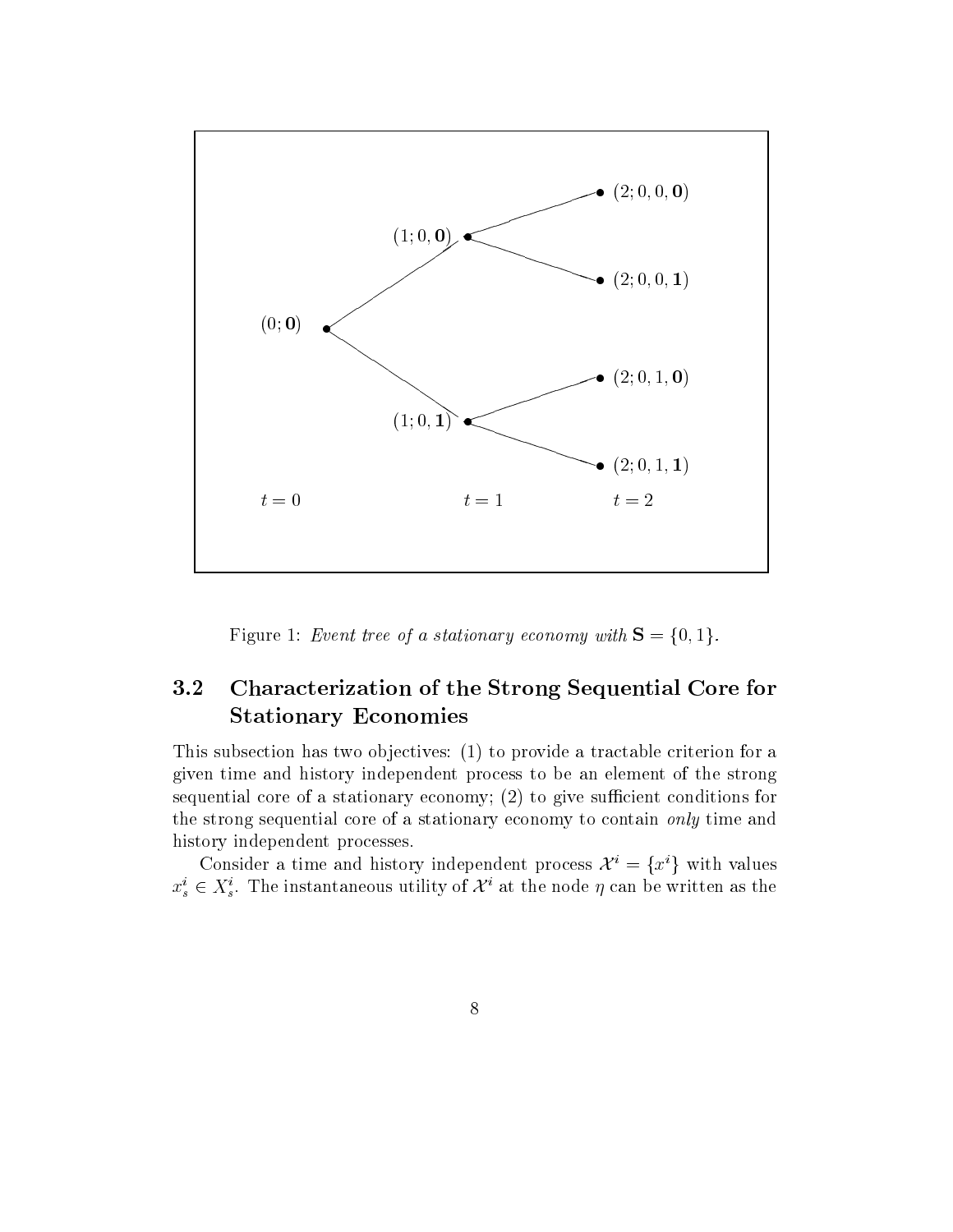sum

$$
u_{\eta}^{i}(\mathcal{X}_{\eta}^{i}) = \sum_{\sigma \in \mathbf{S}} \iota(s(\eta) = \sigma) u_{\sigma}^{i}(x_{\sigma}^{i}), \text{ where}
$$
\n(3)

$$
u(s(\eta) = \sigma) = \begin{cases} 1 & \text{if } s(\eta) = \sigma, \\ 0 & \text{otherwise.} \end{cases}
$$
 (4)

Substituting  $(3)$  and  $(4)$  into  $(1)$  gives

$$
\mathcal{V}_{\mathbb{D}(\xi)}^{i}(\mathcal{X}^{i}) = \sum_{\sigma \in \mathbf{S}} \Psi(\sigma | \xi) u_{\sigma}^{i}(x_{\sigma}^{i}), \text{ where}
$$
\n(5)

$$
\Psi(\sigma|\xi) = \sum_{\eta \in \mathbb{D}(\xi)} \rho(\eta|\xi) \delta^{t(\eta) - t(\xi)} \iota(s(\eta) = \sigma).
$$
\n(6)

The number  $\Psi(\sigma|\xi)$  is the expected value, discounted to node  $\xi$ , of the process that promises one unit of utility at a node  $\eta \in \mathbb{D}(\xi)$  with current state  $\sigma$  and zero utility otherwise.

**Lemma 1**  $\Psi(\sigma|\cdot) : \xi \mapsto \Psi(\sigma|\xi)$  is a time and history independent process. If the matrix  $\pi$  is irreducible, then  $\Psi(\sigma|\xi) > 0$  for all  $\sigma \in \mathbf{S}, \xi \in \mathbb{D}$ .

An analytical expression for the corresponding function  $\psi(\sigma|\cdot) : s \mapsto \psi(\sigma|s)$ can be found in the appendix. One immediate implication of Lemma 1 is that the process  $\mathcal{V}^i_{\mathbb{D}(\cdot)}(\mathcal{X}^i):\xi\mapsto \mathcal{V}^i_{\mathbb{D}(\xi)}(\mathcal{X}^i)$  is a time and history independent process whenever  $\mathcal{X}^i$  is.

**Definition 4** The symbol  $\mathcal{E}_s$  denotes a pure exchange economy in which  $\mathbb{R}^{(S+1)L}$  is the commodity space,  $X^i = \prod_{\sigma \in S} X^i_{\sigma}$  is agent i's consumption set,  $e^i = (e^i_{\sigma})_{\sigma \in \mathbf{S}}$  is the vector of initial endowments, and  $v^i_s : X^i \to \mathbb{R}$  is the utility function defined by

$$
v_s^i(x^i) = \sum_{\sigma \in \mathbf{S}} \psi(\sigma|s) \ u_\sigma^i(x_\sigma^i), \quad x^i \in X^i. \tag{7}
$$

The relationship between the functions  $v_s$  and  $V_{\mathbb{D}(\xi)}^*$  is described by the following equation:

$$
v_{s(\xi)}^i(x^i) = \mathcal{V}_{\mathbb{D}(\xi)}^i \left( \{ x^i \} \right) \quad \forall \xi \in \mathbb{D}.\tag{8}
$$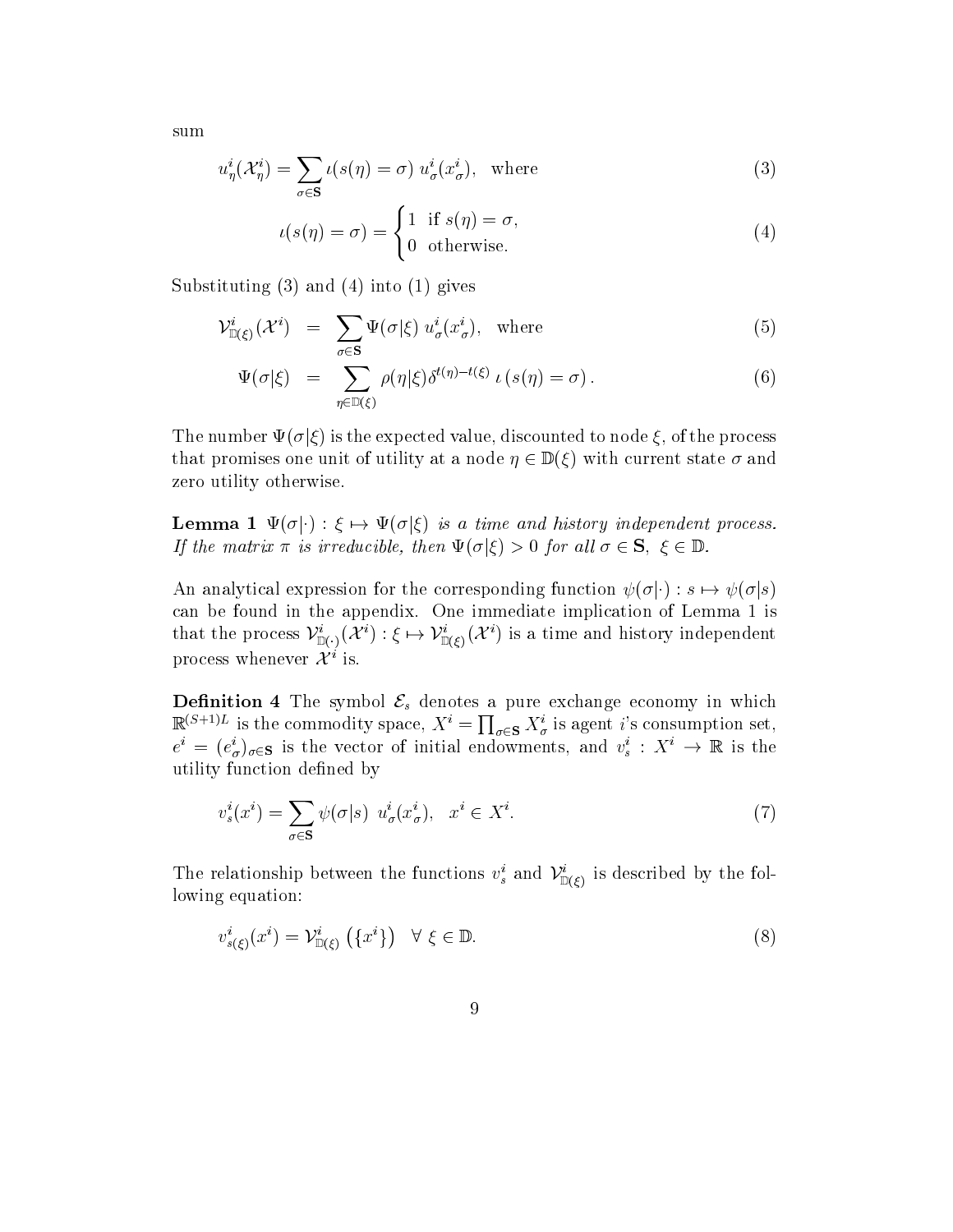That is, the discounted expected utility of the time and history independent process  $\{x^i\}$  conditional on the node  $\xi$  is equal to  $v^i_s(x^i)$ , whenever the current state at the node  $\xi$  equals s.

The following lemma provides a criterion for a given time and history independent process to be an element of the strong sequential core of a stationary economy.

**Lemma 2** Let  $E$  be a stationary economy satisfying assumption  $A$ . Let  $\mathcal{X} = \{x\}$  be a time and history independent process. Then

- 1.  $\mathcal{X}_{\mathbb{D}(\xi)} \in C(\mathbf{E}_{\mathbb{D}(\xi)})$  if and only if  $x \in C(\mathcal{E}_{s(\xi)})$ .
- 2.  $\mathcal{X} \in SSC(\mathbf{E})$  if and only if  $x \in C(\mathcal{E}_s)$  for all  $s \in \mathbf{S}$ .

Lemma 3 gives sufficient conditions for the classical core of the stationary economy to contain only time and history independent processes.

**Lemma 3** Let  $E$  be a stationary economy that satisfies assumption  $A$  and in which the matrix  $\pi$  is positive,  $X^i_\sigma = \mathbb{R}^L_+$ ,  $u^i_\sigma$  are strongly monotone<sup>1</sup> for all  $i \in N$ ,  $\sigma \in S$  and strictly concave for all  $i \in \{1,\ldots,n-1\}$ ,  $\sigma \in S$ . Then the classical core of any sub-economy  $\mathbf{E}_{\mathbb{D}(\xi)}$  contains only time and history independent processes.

We conclude this section with a criterion for non-emptiness of the strong sequential core.

**Corollary 1** Let  $E$  be a stationary economy satisfying all assumptions of Lemma 3. Then

$$
SSC(\mathbf{E}) \neq \emptyset \Leftrightarrow \bigcap_{s \in \mathbf{S}} C(\mathcal{E}_s) \neq \emptyset.
$$

### $\boldsymbol{4}$ 4 An Existence Result for Stationary Economies

In this section we consider a family of stationary economies  $\mathbf{E}_{\delta}$  parameterized by the discount factor  $\delta \in (0, 1)$ . We will prove that the strong sequential core of an economy  $\mathbf{E}_{\delta}$  is non-empty whenever  $\delta$  is sufficiently close to one.

<sup>&</sup>lt;sup>1</sup>The function  $u^i_\sigma$  is strongly monotone if the following condition is satisfied:  $\left[x^i_\sigma, y^i_\sigma \in \right]$  $\mathbb{R}^L_+$ ,  $x^i_{\sigma,l} \geq y^i_{\sigma,l}$   $\forall l \in \{1,\ldots,L\}$ ,  $x^i_{\sigma} \neq y^i_{\sigma}$  implies  $\left[u^i_{\sigma}(x^i_{\sigma}) > u^i_{\sigma}(y^i_{\sigma})\right]$ .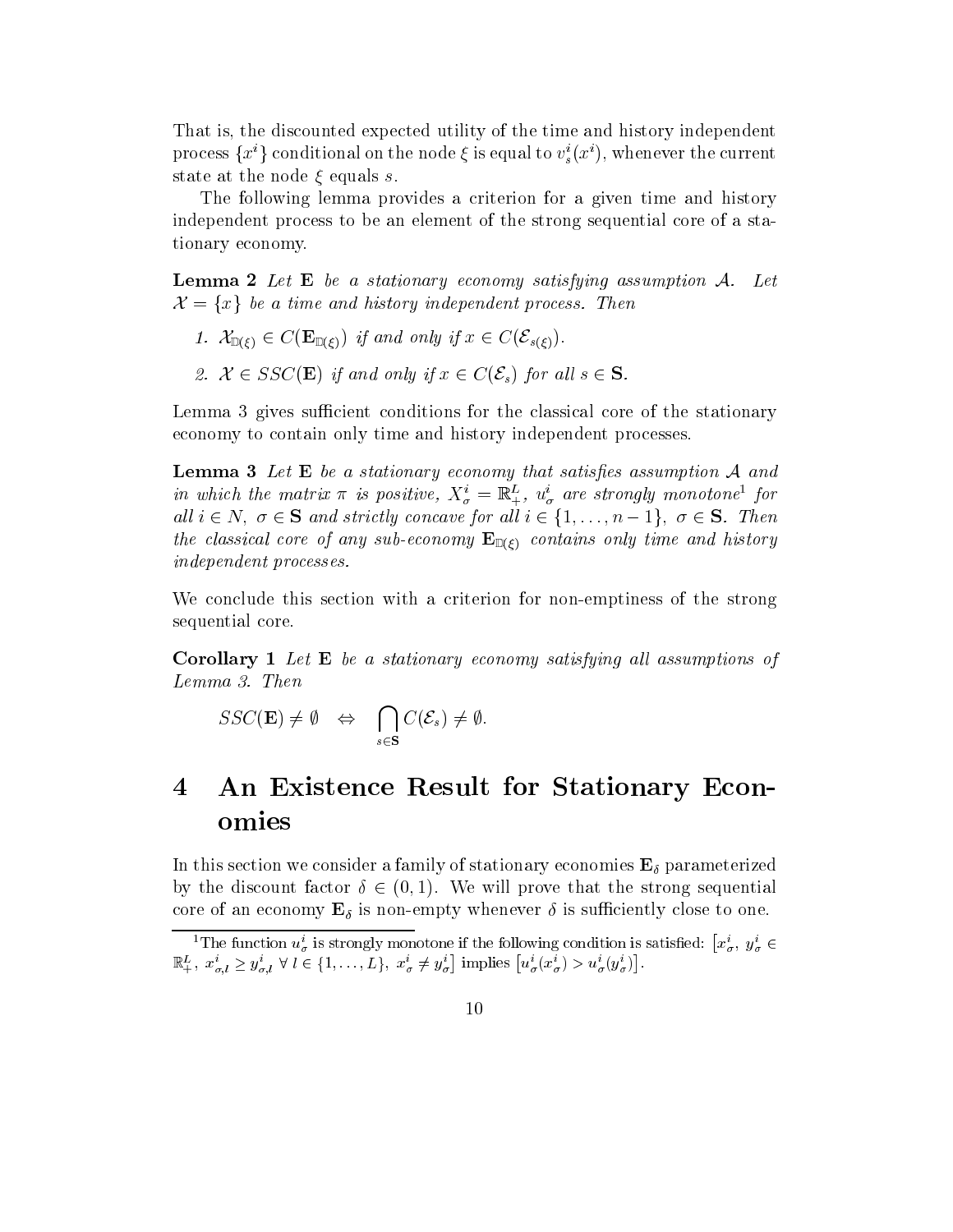Our approach is to compute the limits for the utility functions  $v_s^i$  as  $\delta$ approaches one, and next to construct an economy using the resulting utility functions. This artificial economy will then provide us with some plausible candidates to belong to the strong sequential core of the original dynamic economy.

As is evident from equation (6),  $\psi$  is a function of the discount factor. To make this dependence explicit we will write  $\psi(\sigma|s;\delta)$ . The utility functions  $v_{s}^{i}(\cdot)$  of the economies  $\mathcal{E}_{s}$  depend on the discount factor through  $\psi;$  we write  $v_s^i(\cdot,\delta)$  and  $\mathcal{E}_{s,\delta}$ .

Naturally, the value of  $\psi(\sigma|s;\delta)$  goes to infinity as  $\delta$  approaches one. When multiplied by  $(1 - \delta)$ , however, it converges to a well-defined limit.

**Theorem 1** Suppose that the matrix  $\pi$  is irreducible. Then the limit

$$
\phi(\sigma|s) \equiv \lim_{\delta \to 1} (1-\delta) \ \psi(\sigma|s,\delta)
$$

exists for all  $\sigma, s \in \mathbf{S}$ . Moreover,

- (1) the values of  $\phi(\sigma|s)$  are independent of s, i.e.  $\phi(\sigma|s) = \phi(\sigma|s')$  for all  $s, s' \in S$ ; <sup>2</sup>
- (2)  $\phi(\sigma) > 0$  for all  $\sigma \in \mathbf{S}$ ;
- (3) the vector  $\phi = (\phi(\sigma))_{\sigma \in \mathbf{S}}$  is the eigenvector of the matrix  $\pi$ , corresponding to the eigenvalue  $\lambda = 1$ .

**Definition 5** The symbol  $\mathcal{E}_{\infty}$  denotes a pure exchange economy, in which  $\mathbb{R}^{(S+1)L}$  is the commodity space,  $X^i = \prod_{\sigma \in S} X^i_{\sigma}$  is the consumption set,  $e^i = (e^i_\sigma)_{\sigma \in \mathbf{S}}$  is a vector of initial endowments, and  $\vartheta^i : X^i \mapsto \mathbb{R}$  is the utility function defined by

$$
\vartheta^i(x^i) = \sum_{\sigma \in \mathbf{S}} \phi(\sigma) \ u^i_{\sigma}(x^i_{\sigma}), \quad x^i \in X^i.
$$

**Theorem 2** Let  $\mathbf{E}_{\delta}$  be a family of stationary economies that satisfy assumption A and in which the Bernoulli utility functions  $u_s^i$  are strictly concave and locally non-satiated for all  $i \in N$ ,  $s \in S$ . Let  $\overline{x}$  be an equilibrium allocation of the economy  $\mathcal{E}_{\infty}$ . Then there exists  $a \overline{\delta} \in (0,1)$  such that  $\{\overline{x}\}\in SSC(\mathbf{E}_{\delta})$ for all  $\delta \in (\delta, 1)$ .

 $\lceil$  111 what follows we suppress the argument  $s$  of  $\varphi$ .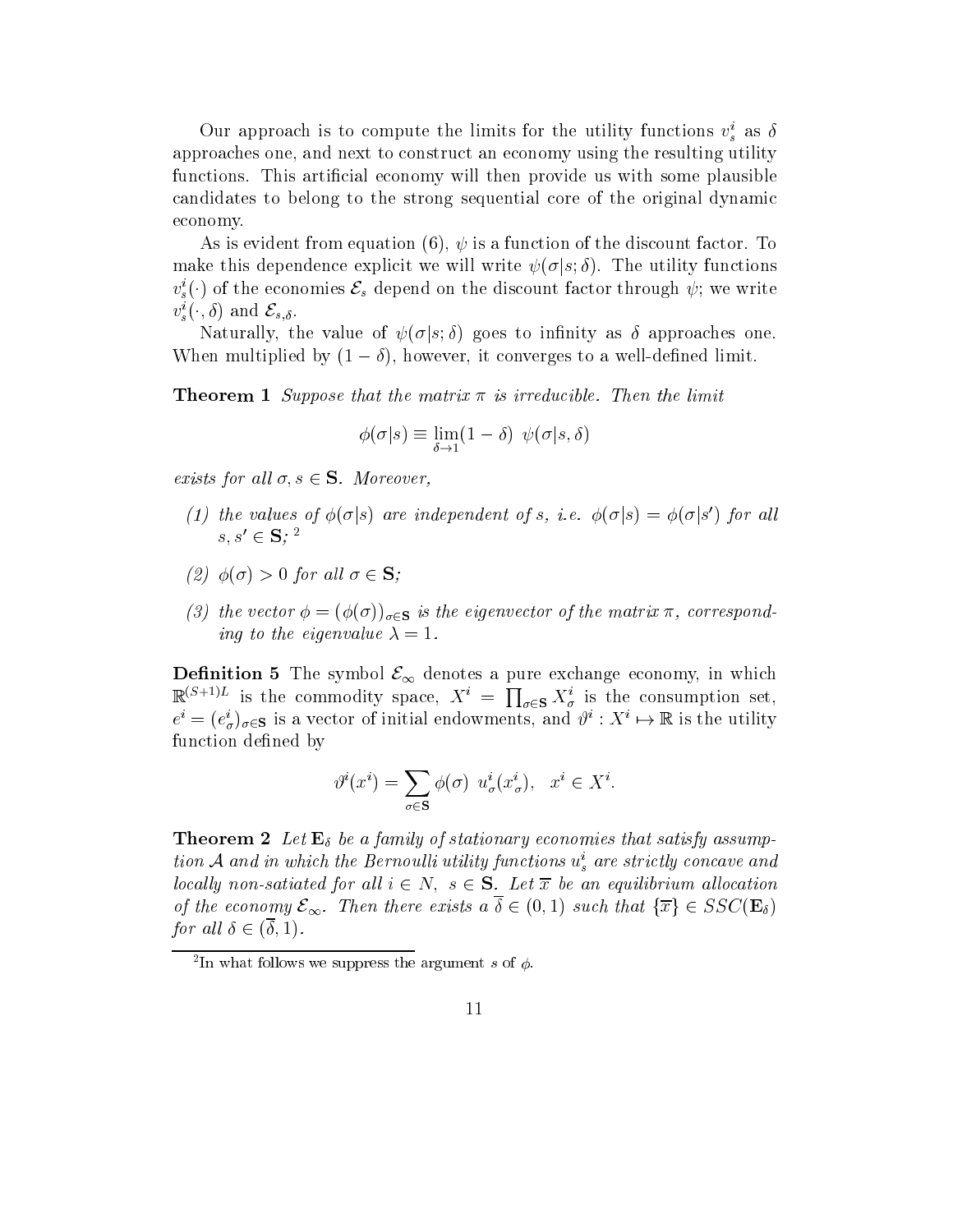It remains to augment the list of assumptions of Theorem 2 by assumptions that guarantee existence of an equilibrium for the economy  $\mathcal{E}_{\infty}$ . We either require that the endowments are interior to the consumption set, or, alternatively, that the utility functions are strongly monotone.

**Corollary 2** Let  $\mathbf{E}_{\delta}$  be a family of stationary economies satisfying all assumptions of Theorem 2 and at least one of the following conditions:

- 1.  $e_s^i \in int X_s^i$  for all  $s \in \mathbf{S}, i \in N;$
- 2.  $u_s^i$  are strongly monotone for all  $s \in \mathbf{S}$ ,  $i \in N$ .

Then there exists  $a \overline{\delta} \in (0,1)$  such that  $SSC(\mathbf{E}_{\delta}) \neq \emptyset$  for all  $\delta \in (\overline{\delta}, 1)$ .

Below we give an example of a family of stationary economies of which the strong sequential core is empty for all  $\delta \in (0, 1)$ . In this example the matrix  $\pi$  is assumed to be positive, and the state-independent Bernoulli utility functions are continuous, concave, and strongly monotone. Such an example must necessarily violate the assumption that  $u^i_\sigma$  are strictly concave for all  $\sigma \in \mathbf{S}, i \in N$ .

**Example** Consider a family  $\mathbf{E}_{\delta}$  of stationary economies, in which  $N =$  ${a, b, c}$ ,  $L = 1$ , and the Bernoulli utility functions are given by

$$
u^i_{\sigma}(x^i_{\sigma}) = \ln(x^i_{\sigma}), \quad x^i_{\sigma} \in \mathbb{R}^1_{++}, \quad i \in \{a, b\}
$$

$$
u^c_{\sigma}(x^c_{\sigma}) = x^c_{\sigma}, \quad x^c_{\sigma} \in \mathbb{R}^1_+.
$$

We assume that the initial endowments satisfy the following conditions:

$$
e_{\sigma}^{a} + e_{\sigma}^{b} = 1, \quad \forall \ \sigma \in \mathbf{S}
$$
  

$$
e_{\sigma}^{c} > \sum_{i \in Q} e_{\sigma}^{i} - (\min_{s \in \mathbf{S}} \sum_{i \in Q} e_{s}^{i}), \quad \forall \ \sigma \in \mathbf{S}, \quad \forall \ Q \subseteq N : c \in Q.
$$

The transition probabilities  $\pi(\sigma|s)$  are positive for all  $\sigma, s \in \mathbf{S}$ . We introduce the additional notation:

$$
t_{s,\delta}^i = (1 - \delta) \sum_{\sigma \in \mathbf{S}} \psi(\sigma | s; \delta) e_{\sigma}^i.
$$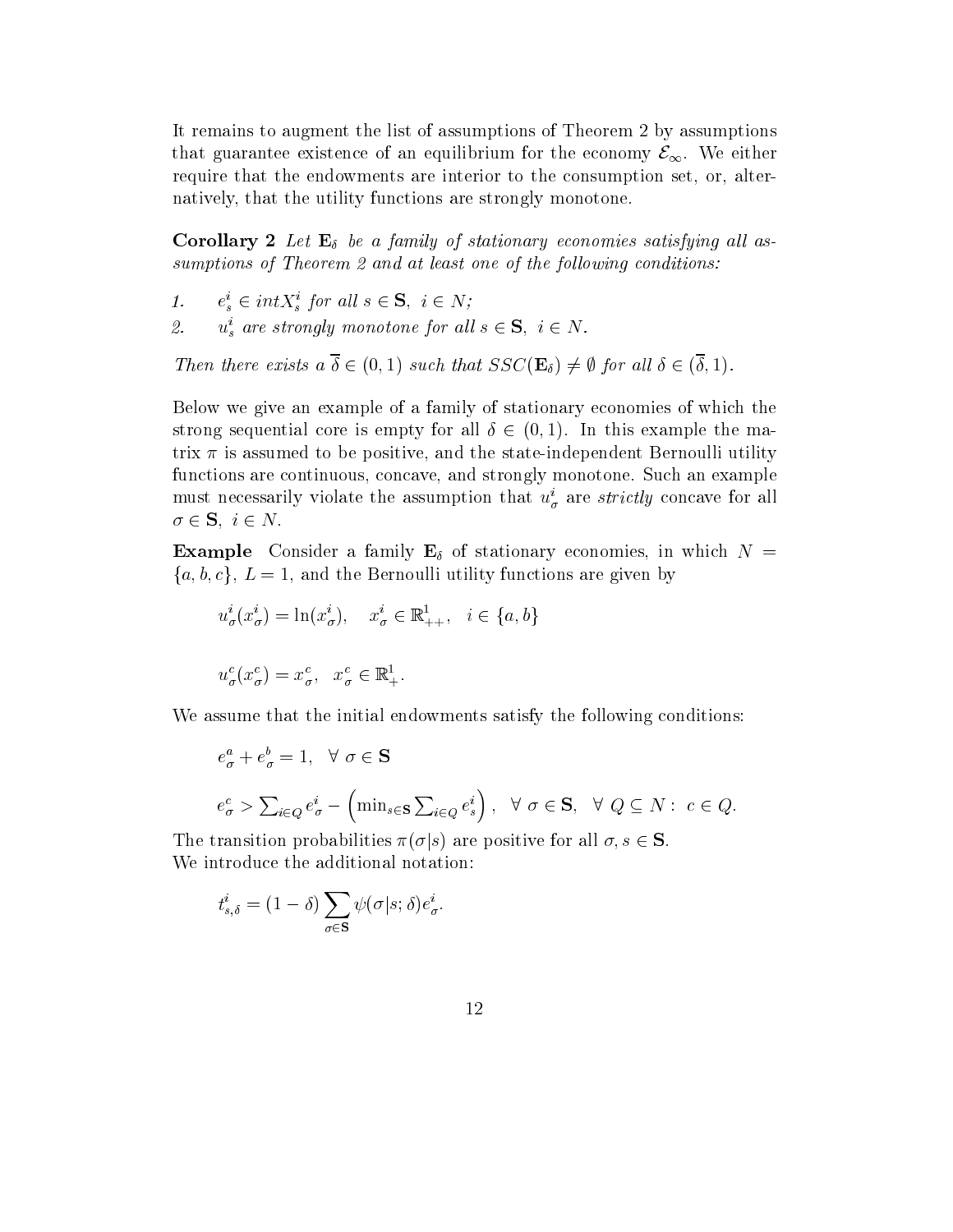Finally, we impose a joint restriction on the transition probabilities and the endowments: for each  $\delta \in (0,1)$  there exist  $s, s' \in S$  such that  $t_{s,\delta}^a \neq t_{s',\delta}^a$ . It is straightforward to show that  $C(\mathcal{E}_{s,\delta})$  is a single-element set:

$$
C(\mathcal{E}_{s,\delta}) = \left\{ \left(t_{s,\delta}^a \mathbf{1}, \ t_{s,\delta}^b \mathbf{1}, \ e^c \right) \right\}.
$$

The assumption with regard to  $t_{s,\delta}^a$  guarantees that  $\bigcap_{s\in S} C(\mathcal{E}_{s,\delta}) = \emptyset$  for all  $\delta \in (0,1)$ . Since all the assumptions of Lemma 3 are satisfied, the criterion for non-emptiness of the strong sequential core given in Corollary 1 is applicable. This leads to the conclusion that  $SSC(\mathbf{E}_{\delta}) = \emptyset$  for all  $\delta \in (0, 1)$ .

#### 5 Concluding Remarks  $\overline{5}$

The modeling of cooperation in dynamic environments has received little attention in the literature so far. Although the classical core is well-defined in this framework, it ignores incentives for coalitions to deviate at future time periods.

We study the strong sequential core for infinite horizon exchange economies with uncertainty. At each date-state in such an economy, a sub-economy can be identified. An allocation belongs to the strong sequential core if it belongs to the classical core of each sub-economy. It follows immediately that the strong sequential core is a strengthening of the core. It is therefore not surprising that the strong sequential core might be empty, even when the classical core is not.

We restrict attention to stationary economies. These are economies where at each date the economy is in one of a finite number of states. The state determines the instantaneous utility functions and endowments of all agents. Movement from one state to the next occurs according to an exogenously given Markov process. We show that the strong sequential core only contains time and history independent allocations. We are also able to characterize the strong sequential core as the intersection of the classical cores of the sub-economies corresponding to all possible initial states. This result is used to show that the strong sequential core is non-empty when all agents in the economy are sufficiently patient.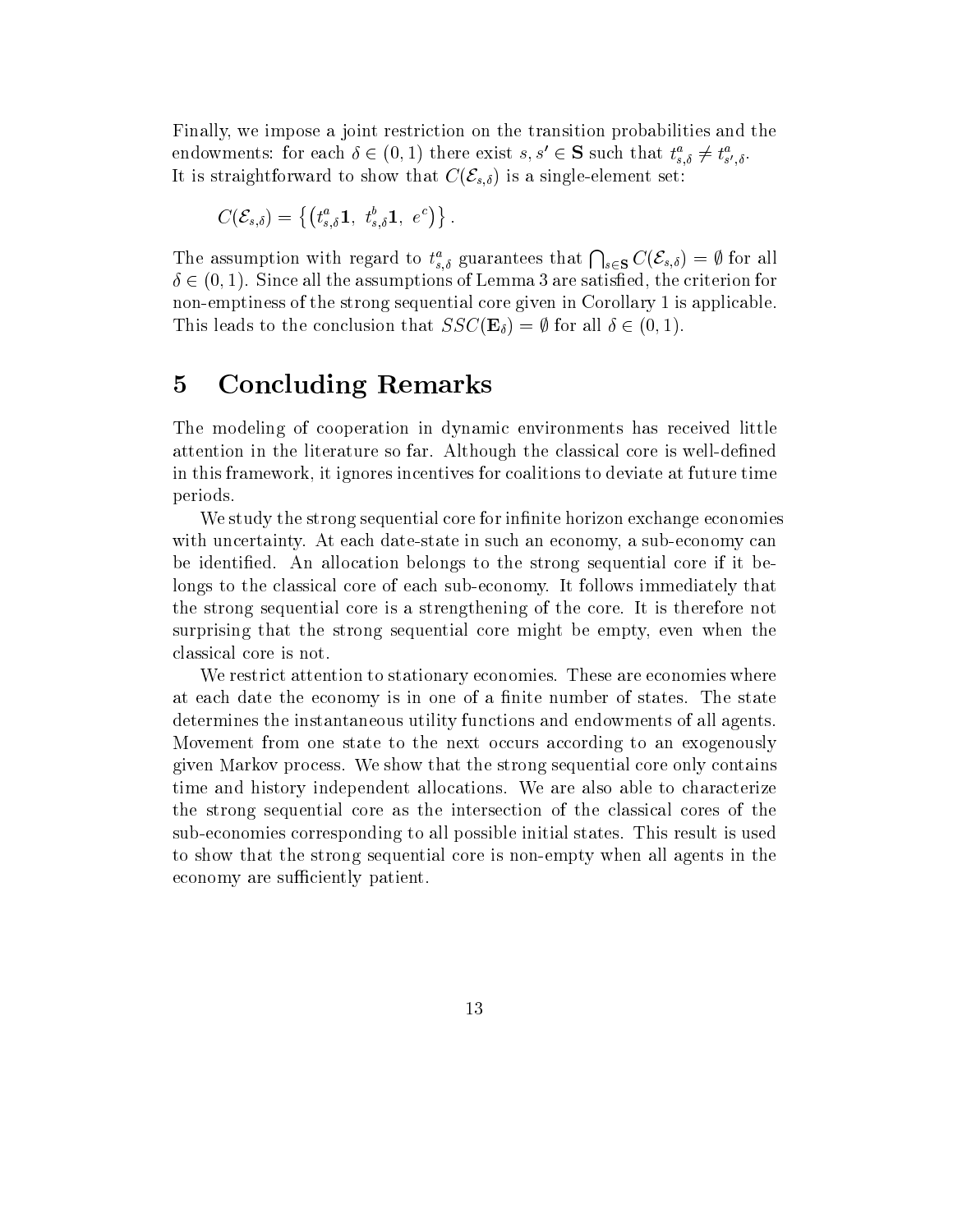#### Proofs  $\bf{A}$

### Proof of Lemma 1.

Let node  $\xi \in \mathbb{D}$ , state  $\sigma \in \mathbf{S}$  and date  $\tau \in \mathbf{T}$  be given. Let  $\mathcal{L}(\sigma, \tau | \xi)$  be the probability that the set of nodes

$$
\{\xi' \in \mathbb{D}(\xi) : t(\xi') = t(\xi) + \tau, s(\xi') = \sigma\}
$$

are reached, conditional on the fact that  $\xi$  has been reached. Then equation (6) can be rewritten as

$$
\Psi(\sigma|\xi) = \sum_{\tau=0}^{\infty} \delta^{\tau} \mathcal{L}(\sigma, \tau|\xi). \tag{9}
$$

It is straightforward to show that  $\mathcal{L}(\sigma, \tau | \cdot) : \xi \mapsto \mathcal{L}(\sigma, \tau | \xi)$  is a time and history independent process, with corresponding function  $l(\sigma, \tau|\cdot)$  :  $s \mapsto$  $l(\sigma, \tau|s)$ . The value of  $l(\sigma, \tau|s)$  is given by entry  $(\sigma, s)$  of the matrix  $\pi^{\tau}$ . It is the probability of a transition from state s to state  $\sigma$  in  $\tau$  periods. Let  $\psi$  be an  $(S+1) \times (S+1)$  matrix with  $(\sigma, s)$  entry equal to  $\psi(\sigma|s)$ . Then equations (9) can be written in matrix form as follows:

$$
\psi = \sum_{\tau=0}^{\infty} \delta^{\tau} \pi^{\tau}.
$$

Since the spectral radius of the matrix  $\delta \pi$  equals  $\delta \in (0, 1)$ ,

$$
\psi = (I_{S+1} - \delta \pi)^{-1},
$$

where  $I_{S+1}$  is the identity matrix of order  $(S + 1)$ . If the matrix  $\pi$  is irreducible, then the matrix  $\psi$  is positive.  $\Box$ 

### Proof of Lemma 2.

 $(\Rightarrow)$  Suppose that there is a deviation  $y \in \prod_{i \in Q} X^i$  from x by a coalition Q in the economy  $\mathcal{E}_{s(\xi)}$ . It then follows from equality (8) that the regular process  $\{y\}$  that starts at the node  $\xi$  is a deviation from  $\{x\}$  in the sub-economy  $\mathbf{E}_{\mathbb{D}(\varepsilon)}$  .

 $(\Leftarrow)$  Suppose that there is a deviation  $\mathcal{Y} \in \prod_{i \in Q} \mathbf{X}_{\mathbb{D}(f)}^i$  from  $\{x\}$  by coalition Q in the sub-economy  $\mathbf{E}_{\mathbb{D}(\xi)}$ . Note that the process  $\mathcal{Y}$  need not satisfy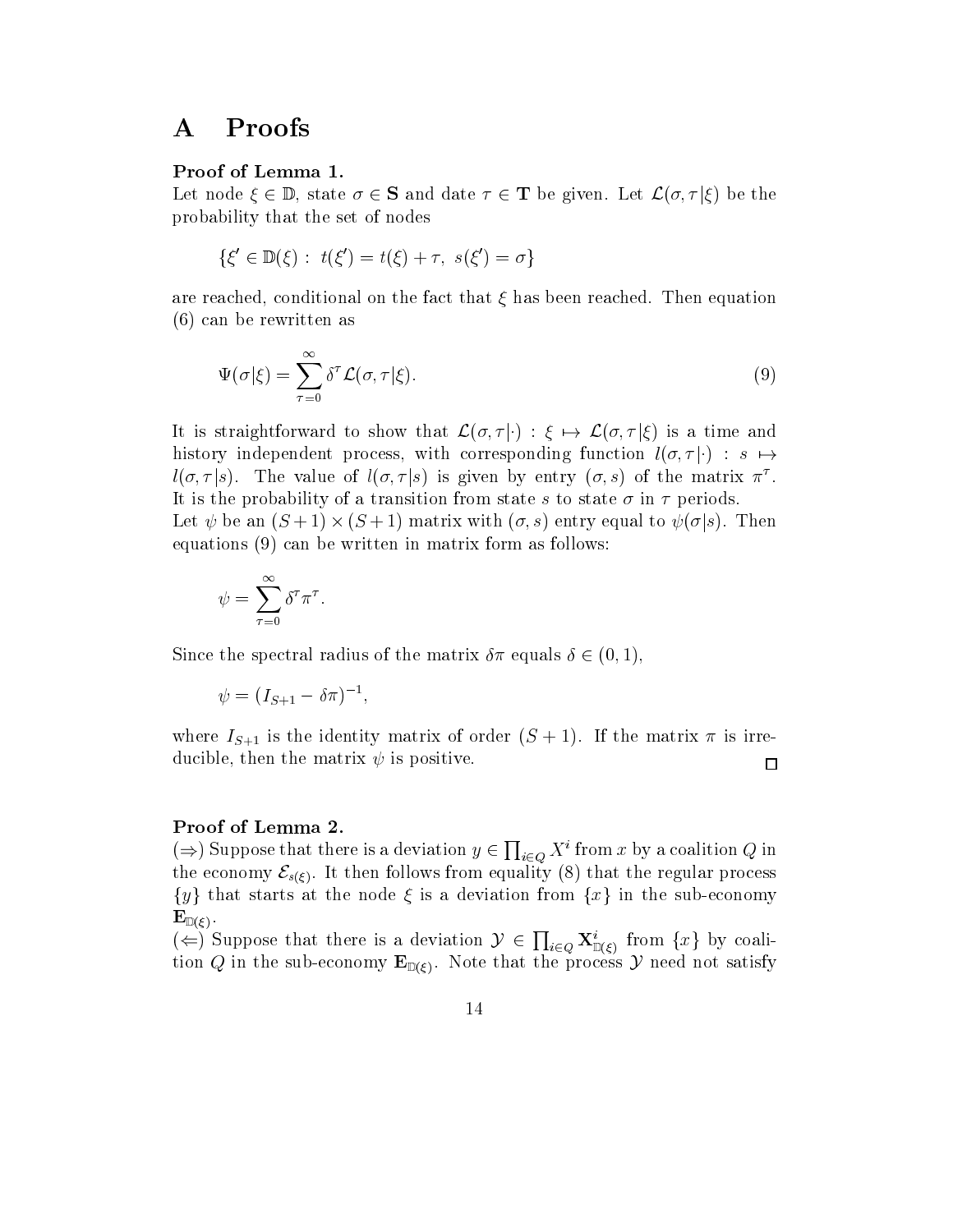Definition 3. There exists, however, a time and history independent process  $\mathcal{Z} = \{z\}, z \in \prod_{i \in Q} X^i$  that (a) is feasible for Q and (b) gives each member of the coalition  $\overline{Q}$  at least as high expected discounted utility at node  $\xi$  as the process  $\mathcal Y$  does. Such a process  $\{z\}$  would then be a deviation from the process  $\{x\}$  in the sub-economy  $\mathbf{E}_{\mathbb{D}(\xi)}$ . By equality (8), the allocation z would be a deviation from x in the economy  $\mathcal{E}_{s(\xi)}$ . Define  $z$  by

$$
z_{\sigma}^{i} = \frac{1}{\Psi(\sigma|\xi)} \sum_{\xi' \in \mathbb{D}(\xi)} \rho(\xi'|\xi) \delta^{t(\xi') - t(\xi)} \iota(s(\xi') = \sigma) \mathcal{Y}_{\xi'}^{i}, \tag{10}
$$

for all  $i \in Q$  and  $\sigma \in S$ . Since the sets  $X^i_{\sigma}$  are assumed to be convex and closed,  $z^i_{\sigma} \in X^i_{\sigma}$ . It is straightforward to verify that z is feasible for Q. Continuity and concavity of the Bernoulli utility functions implies the inequalities

$$
u_{\sigma}^{i}(z_{\sigma}^{i}) \ge \frac{1}{\Psi(\sigma|\xi)} \sum_{\xi' \in \mathbb{D}(\xi)} \rho(\xi'|\xi) \delta^{t(\xi') - t(\xi)} \iota(s(\xi') = \sigma) u_{\sigma}^{i}(\mathcal{Y}_{\xi'}^{i})
$$
(11)

for all  $i \in Q$ ,  $\sigma \in S$ . We substitute inequality (11) into the equality (5) to obtain:

$$
\mathcal{V}_{\mathbb{D}(\xi)}^{i}(\mathcal{Z}^{i}) = \sum_{\sigma \in \mathbf{S}} \Psi(\sigma | \xi) u_{\sigma}^{i}(z_{\sigma}^{i})
$$
\n
$$
\geq \sum_{\xi' \in \mathbb{D}(\xi)} \rho(\xi' | \xi) \delta^{t(\xi') - t(\xi)} \sum_{\sigma \in \mathbf{S}} \iota(s(\xi') = \sigma) u_{\sigma}^{i}(\mathcal{Y}_{\xi'}^{i})
$$
\n
$$
= \sum_{\xi' \in \mathbb{D}(\xi)} \rho(\xi' | \xi) \delta^{t(\xi') - t(\xi)} u_{\xi'}^{i}(\mathcal{Y}_{\xi'}^{i})
$$
\n
$$
= \mathcal{V}_{\mathbb{D}(\xi)}^{i}(\mathcal{Y}^{i})
$$
\n(12)

for all  $i \in Q$ .

### Proof of Lemma 3.

Let the process  $\mathcal{Y} \in \prod_{i \in Q} \mathbf{X}_{\mathbb{D}(\xi)}^i$  be feasible for the grand coalition in the sub-economy  $\mathbf{E}_{\mathbb{D}(\xi)}$ . If  $\mathcal{Y}$  does not satisfy Definition 3, then there are  $\eta$ ,  $\zeta \in$  $\mathbb{D}(\xi), i_0 \in N$  such that  $s(\eta) = s(\zeta)$  and  $\mathcal{Y}_n^{i_0} \neq \mathcal{Y}_\zeta^{i_0}$ . Since

$$
\sum_{i\in N} {\mathcal Y}_\eta^i = \sum_{i\in N} {\mathcal Y}_\varsigma^i = \sum_{i\in N} e^i_{s(\eta)},
$$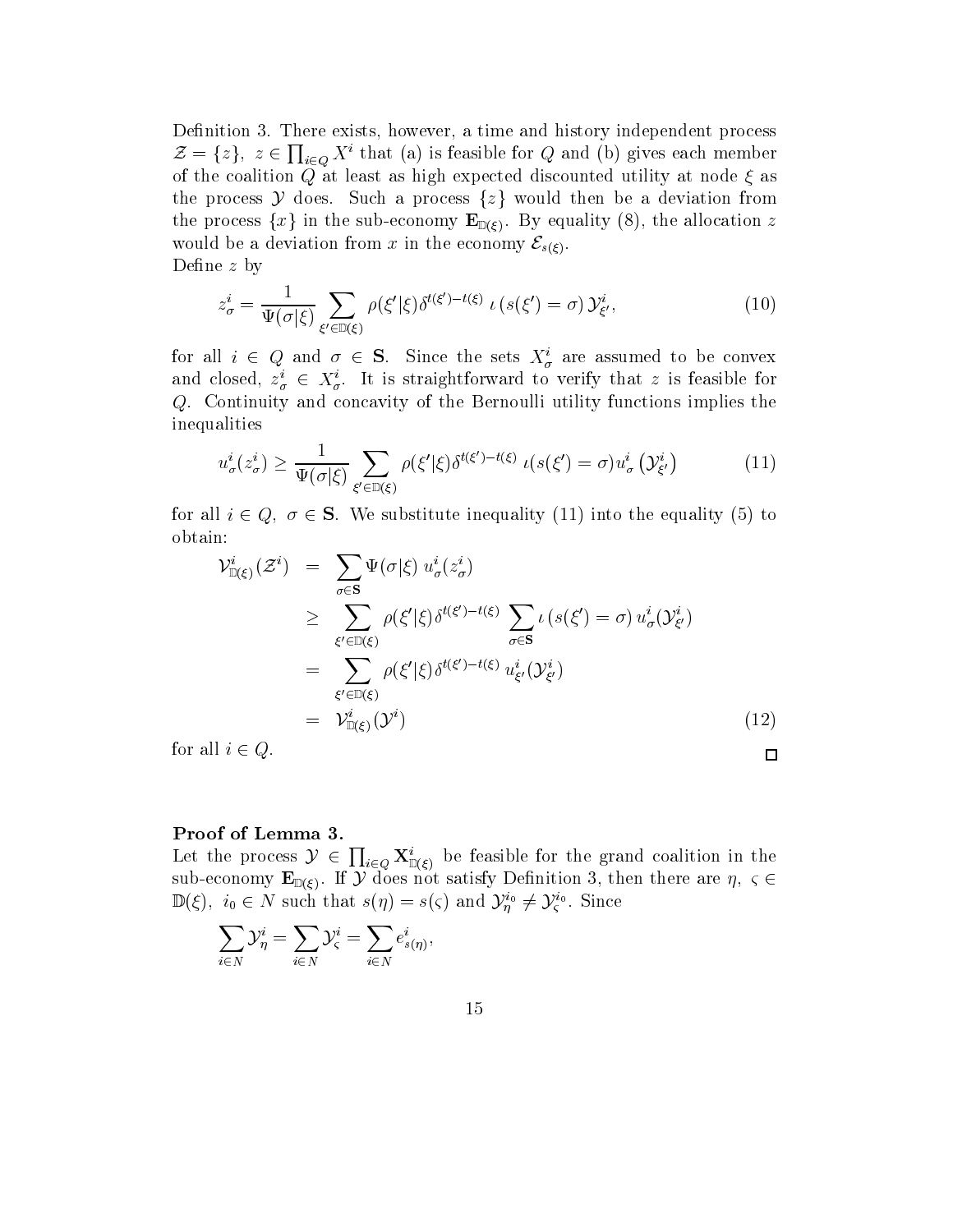there must exist  $i_1 \in N$ ,  $i_1 \neq i_0$  such that  $\mathcal{Y}_n^{i_1} \neq \mathcal{Y}_\varsigma^{i_1}$ .

Let the process  $\mathcal{Z} = \{z\}$  be defined as in (10) for all  $\sigma \in \mathbf{S}$ ,  $i \in N$ . Note that under the assumptions of Lemma 3 inequalities (11) and (12) hold true for all  $\sigma \in \mathbf{S}$ ,  $i \in N$ .

Since the requirement of strict concavity is violated for at most one agent, the utility function  $u^i_{s(\eta)}$  must be strictly concave either for  $i = i_0$  or for  $i = i_1$ . Let it be strictly concave for  $i_0$ . Under the assumption that all the transition probabilities are positive,  $\rho(\eta|\xi)$  and  $\rho(\zeta|\xi)$  are both positive. Therefore, inequality (11) is strict for  $i = i_0$  and  $\sigma = s(\eta)$ , and inequality (12) is strict for  $i = i_0$ . Thus, the process Z weakly dominates process  $\mathcal{Y}$ . Due to continuity and strong monotonicity of the utility functions, however, the equivalence between the weak and the strong notions of Pareto-optimality  $\mu$ olds true, i.e. it is possible to construct a process  $\omega$  that makes inequalities (12) strict for all  $i \in N$ .  $\Box$ 

#### Proof of Theorem 1.

Let  $\lambda_1,\ldots,\lambda_n$   $(n \leq S + 1)$  be the distinct eigenvalues of the matrix  $\pi$ .

The matrix  $\pi$  is a column stochastic matrix, i.e. its entries in a given column add up to 1. This implies that  $\lambda_1 = 1$  is an algebraically (and hence geometrically) simple eigenvalue of the matrix  $\pi$ ; that  $\mathbf{1} = (1,\ldots,1)'$  is the eigenvector of the matrix  $\pi'$  corresponding to the eigenvalue  $\lambda_1$ , and that the eigenvector of the matrix  $\pi$  corresponding to  $\lambda_1$  can be set positive.

Let  $\pi = T\Lambda T^{-1}$  be a Jordan decomposition of the matrix  $\pi$ , where  $\Lambda$  is a Jordan form. There is a unique Jordan block corresponding to the eigenvalue  $\lambda_1$  and this block has order 1. Hence,  $\Lambda$  can be written as

$$
\Lambda = \begin{pmatrix} 1 & \mathbf{0} \\ \mathbf{0} & \Gamma \end{pmatrix},\tag{13}
$$

where  $\Gamma$  is a direct sum of those Jordan blocks that correspond to eigenvalues  $\lambda_2,\ldots,\lambda_n$ . Observe that the matrix  $(I_S - \delta \Gamma)$  is non-singular, whenever  $\delta \neq 1/\lambda_i, \; j = 2,\ldots,n.$ 

The first column of the matrix T, denoted  $cn_1T$  and the first row of the matrix  $T^{-1}$ , denoted  $rw_1T^{-1}$  are the eigenvectors of the matrices  $\pi$  and  $\pi'$ , respectively. We can therefore set

$$
cn_1T>>\mathbf{0}\tag{14}
$$

$$
rw_1T^{-1} = \alpha \mathbf{1}' \tag{15}
$$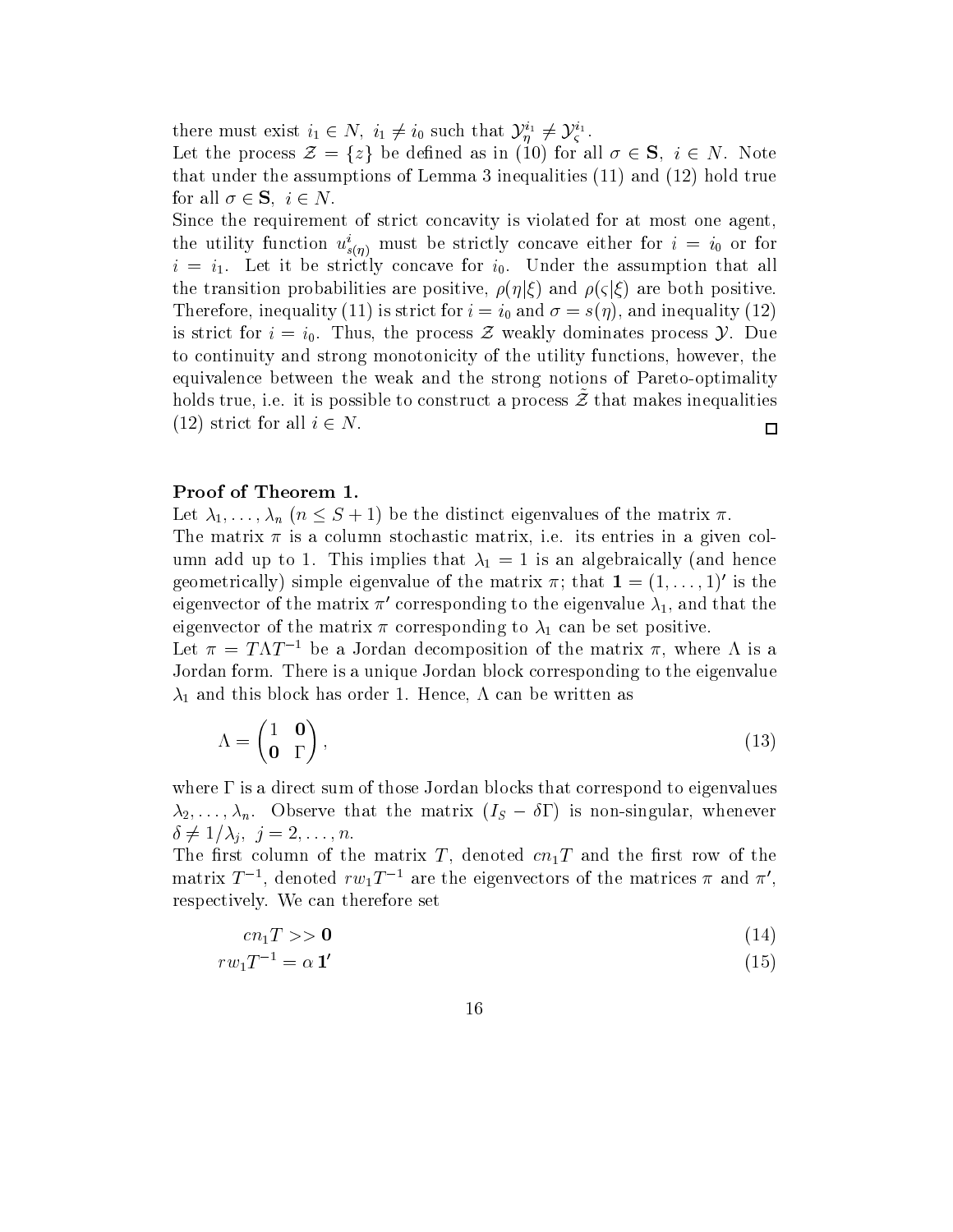for some nonzero scalar  $\alpha$ . Using the Jordan decomposition of the matrix  $\pi$ we can write

$$
(I_{S+1} - \delta \pi)^{-1} = T(I_{S+1} - \delta \Lambda)^{-1} T^{-1}
$$

$$
(I_{S+1} - \delta \Lambda)^{-1} = \begin{pmatrix} (1 - \delta)^{-1} & \mathbf{0} \\ \mathbf{0} & (I_S - \delta \Gamma)^{-1} \end{pmatrix}
$$

Because  $(I_S - \Gamma)$  is invertible,

$$
\lim_{\delta \to 1} (1 - \delta)(I_{S+1} - \delta \Lambda)^{-1} = diag\{1, \mathbf{0}\}
$$
  

$$
\lim_{\delta \to 1} (1 - \delta)(I_{S+1} - \delta \pi)^{-1} = T \operatorname{diag}\{1, \mathbf{0}\} T^{-1} =
$$
  

$$
= cn_1 T \cdot rw_1 T^{-1} = \alpha cn_1 T \cdot \mathbf{1}'.
$$
 (16)

The following observations complete the proof of Theorem 1:

- (1)  $\phi(\sigma|s) = \alpha T_{\sigma,1}$  apparently does not depend on  $s.$
- (2) Since  $\phi(\sigma|s)$  cannot be negative,  $\alpha$  must be positive. On the other hand, the vector  $cn_1T$  was set positive. Hence,  $\phi(\sigma|s)$  is, in fact, positive.
- (3) The vector  $\phi = \alpha \cdot cn_1T$  is the eigenvector of the matrix  $\pi$  corresponding to  $\lambda_1$ .

 $\Box$ 

We introduce the following additional notation:

$$
X_{\sigma}(Q) = \left\{ x_{\sigma} \in \prod_{i \in Q} X_{\sigma}^{i} : \sum_{i \in Q} x_{\sigma}^{i} = \sum_{i \in Q} e_{\sigma}^{i} \right\}
$$

$$
X(Q) = \prod_{\sigma \in \mathbf{S}} X_{\sigma}(Q).
$$

Let  $\mathcal{P}_{Q}(\mathcal{E}_{\infty})$  denote the set of weakly efficient allocations for a coalition Q in the economy  $\mathcal{E}_{\infty}$ . Recall that  $\overline{x} \in \mathcal{P}'_Q(\mathcal{E}_{\infty})$  if and only if  $\overline{x} \in X(Q)$  and there is no  $x \in X(Q)$  such that  $\vartheta^i(\overline{x}^i) > \vartheta^i(x^i)$  for all  $i \in Q$ . The sets  $\mathcal{P}'_Q(\mathcal{E}_{s,\delta})$  are similarly defined for the economies  $\mathcal{E}_{s,\delta}$ . To prove Theorem 2 we need the following.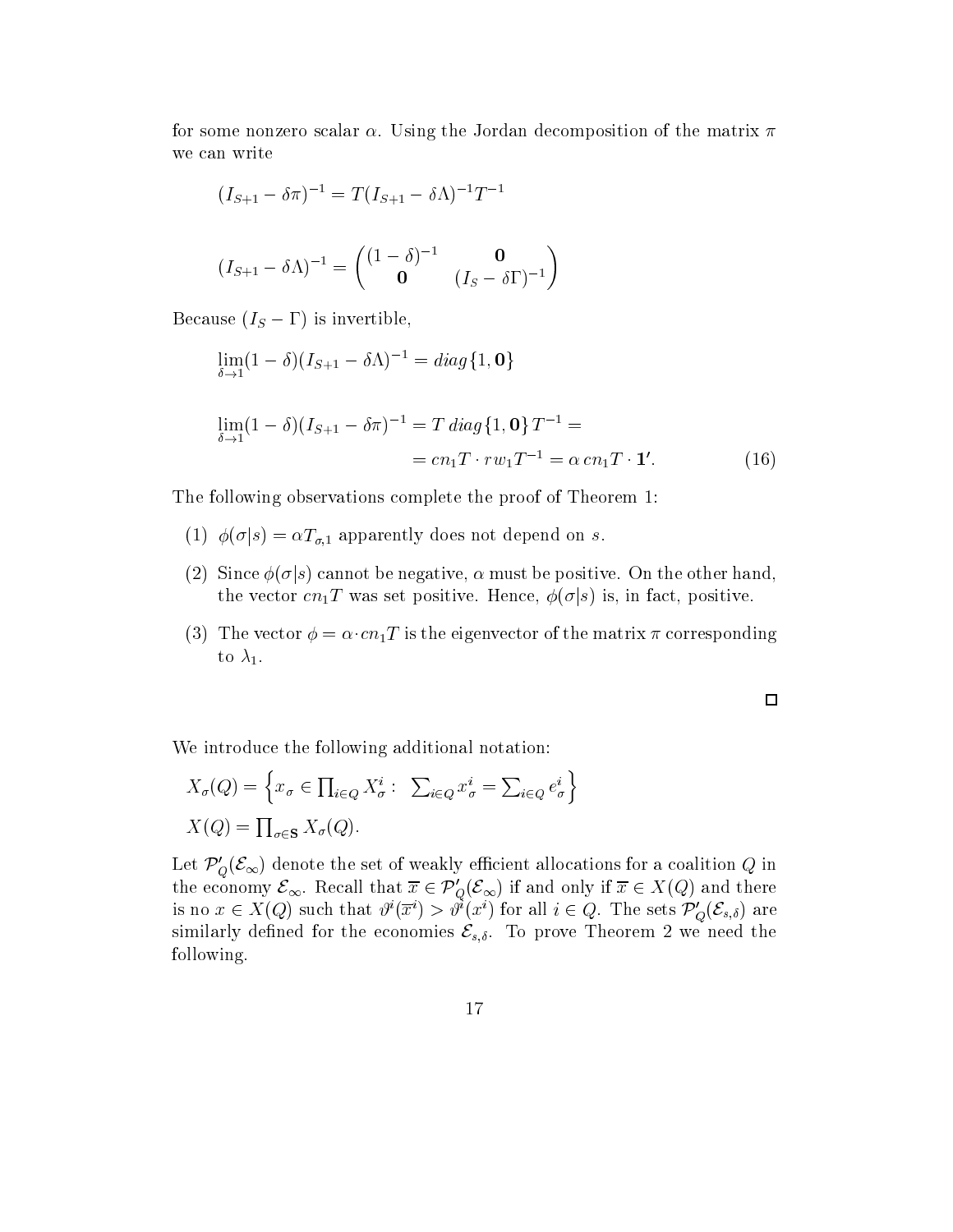**Lemma 4** Suppose that  $\pi$  is irreducible and that the Bernoulli utility functions  $u_s^i$  are concave. Let the coalition  $Q \subseteq N$  be given. Then

$$
\mathcal{P}_Q'(\mathcal{E}_\infty)=\mathcal{P}_Q'(\mathcal{E}_{s,\delta})
$$

for all  $s \in \mathbf{S}$  and  $\delta \in (0, 1)$ .

### Proof of Lemma 4.

An allocation x is an element of  $\mathcal{P}'_Q(\mathcal{E}_{\infty})$  if and only if there exist weights  $\alpha^i \geq 0$   $(i \in Q)$ ,  $\sum_{i \in Q} \alpha^i = 1$ , such that x maximizes the function

$$
\sum_{i \in Q} \alpha^i \vartheta^i(x^i) = \sum_{\sigma \in \mathbf{S}} \phi(\sigma) \sum_{i \in Q} \alpha^i u^i_\sigma(x^i_\sigma)
$$

over  $X(Q)$ . Since all components of  $\phi(\cdot)$  are positive, this is equivalent to the requirement that  $x_{\sigma}$  maximizes the function

$$
\sum_{i\in Q}\alpha^iu^i_\sigma(x^i_\sigma)
$$

over  $X_{\sigma}(Q)$  for all  $\sigma \in \mathbf{S}$ . Again, since all components of  $\psi(\cdot)$  are positive, this is equivalent to the condition that  $x$  maximizes the function

$$
\sum_{\sigma \in \mathbf{S}} \psi(\sigma | s; \delta) \sum_{i \in Q} \alpha^i u^i_{\sigma}(x^i_{\sigma}) = \sum_{i \in Q} \alpha^i v^i_s(x^i; \delta)
$$

over  $X(Q)$ . This last condition is equivalent to  $x \in \mathcal{P}'_Q(\mathcal{E}_{s,\delta})$ .

## Proof of Theorem 2.

We must show that for all values of  $\delta$  sufficiently close to one and for all  $s \in S$ the allocation  $\bar{x}$  is in the core of the economy  $\mathcal{E}_{s,\delta}$  (see Lemma 2). Suppose that this is not the case. Then there exist a state  $s \in \mathbf{S}$ , coalition  $Q \subseteq N$ , sequences  $\delta_m \in (0, 1)$  and  $x_{(m)} \in X(Q)$  such that

$$
\lim_{i} \delta_{m} = 1,
$$
  

$$
v_{s}^{i} (x_{(m)}^{i}; \delta_{m}) > v_{s}^{i} (\overline{x}^{i}; \delta_{m}) \quad \forall i \in Q.
$$
 (17)

 $\Box$ 

Since  $X(Q)$  is a compact set, there is a subsequence of  $x_{(m)}$  converging to an element x of  $X(Q)$ . Premultiplying inequality (17) by  $(1 - \delta_m)$ , replacing sequences by subsequences and taking the limit yields

$$
\vartheta^i(x^i) \ge \vartheta^i(\overline{x}^i), \quad \forall i \in Q. \tag{18}
$$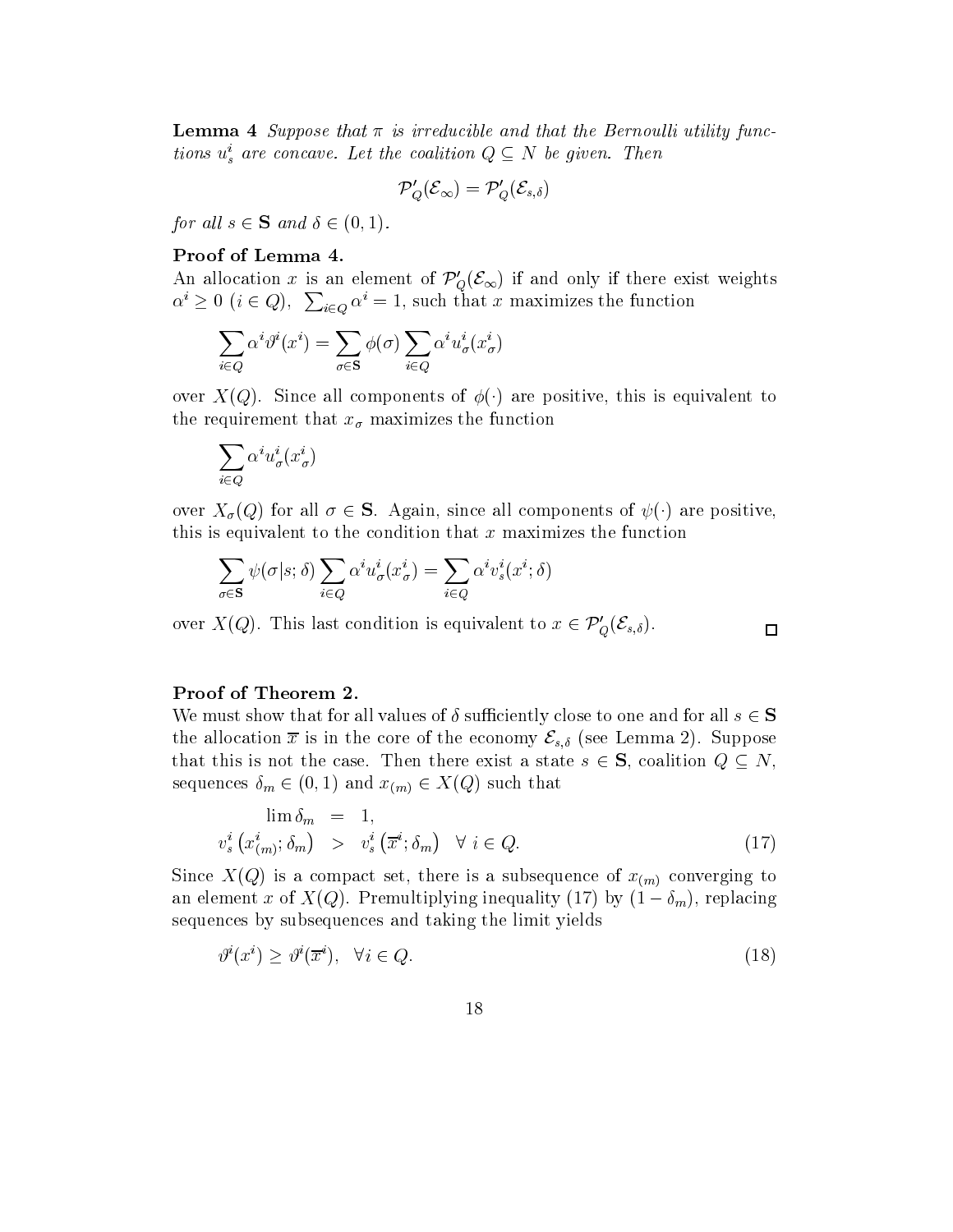Let  $\bar{p}$  be a vector of prices corresponding to equilibrium allocation  $\bar{x}$ . Under the assumption of local non-satiation of preferences, inequalities (18) imply that

$$
\overline{p}x^i \ge \overline{p}e^i, \quad \forall i \in Q. \tag{19}
$$

If there were some strict inequality in  $(19)$ , then x would be not feasible for coalition Q. Hence,

$$
\overline{p}x^i = \overline{p}e^i, \quad \forall i \in Q.
$$

The strict concavity assumption implies that there exists a unique maximizer of the utility function in the budget set at prices  $\bar{p}$ , i.e.

$$
x^i = \overline{x}^i, \quad \forall i \in Q.
$$

Hence,  $(\overline{x}^i)_{i\in Q} \in X(Q)$ . This implies that allocation  $(\overline{x}^i)_{i\in Q}$  is not only feasible, but also Pareto-efficient for the members of the coalition  $Q$  in the economy  $\mathcal{E}_{\infty}$ . According to Lemma 4, however, the set of weakly efficient allocations for any coalition in the economy  $\mathcal{E}_{\infty}$  coincides with that in the economy  $\mathcal{E}_{s,\delta}$  for all  $s \in \mathbf{S}$  and  $\delta \in (0,1)$ . Therefore,  $(\overline{x}^i)_{i \in Q}$  is weakly Paretoefficient for Q in the economies  $\mathcal{E}_{s,\delta}$  as well. This contradicts, however, the original assumption.  $\Box$ 

## References

Aumann, R.J. (1961), "The Core of a Cooperative Game without Side Payments," Transactions of the American Mathematical Society, 98, 539–552.

Filar, J.A., and L.A. Petrosjan (2000): "Dynamic Cooperative Games,"  $In$ ternational Game Theory Review,  $2, 47-65$ .

Gale, D. (1978), "The Core of a Monetary Economy without Trust," Journal of Economic Theory, 19, 456-491.

Koutsougeras, L.C. (1998), "A Two-stage Core with Applications to Asset Market and Differential Information Economies," Economic Theory, 11, 563-584.